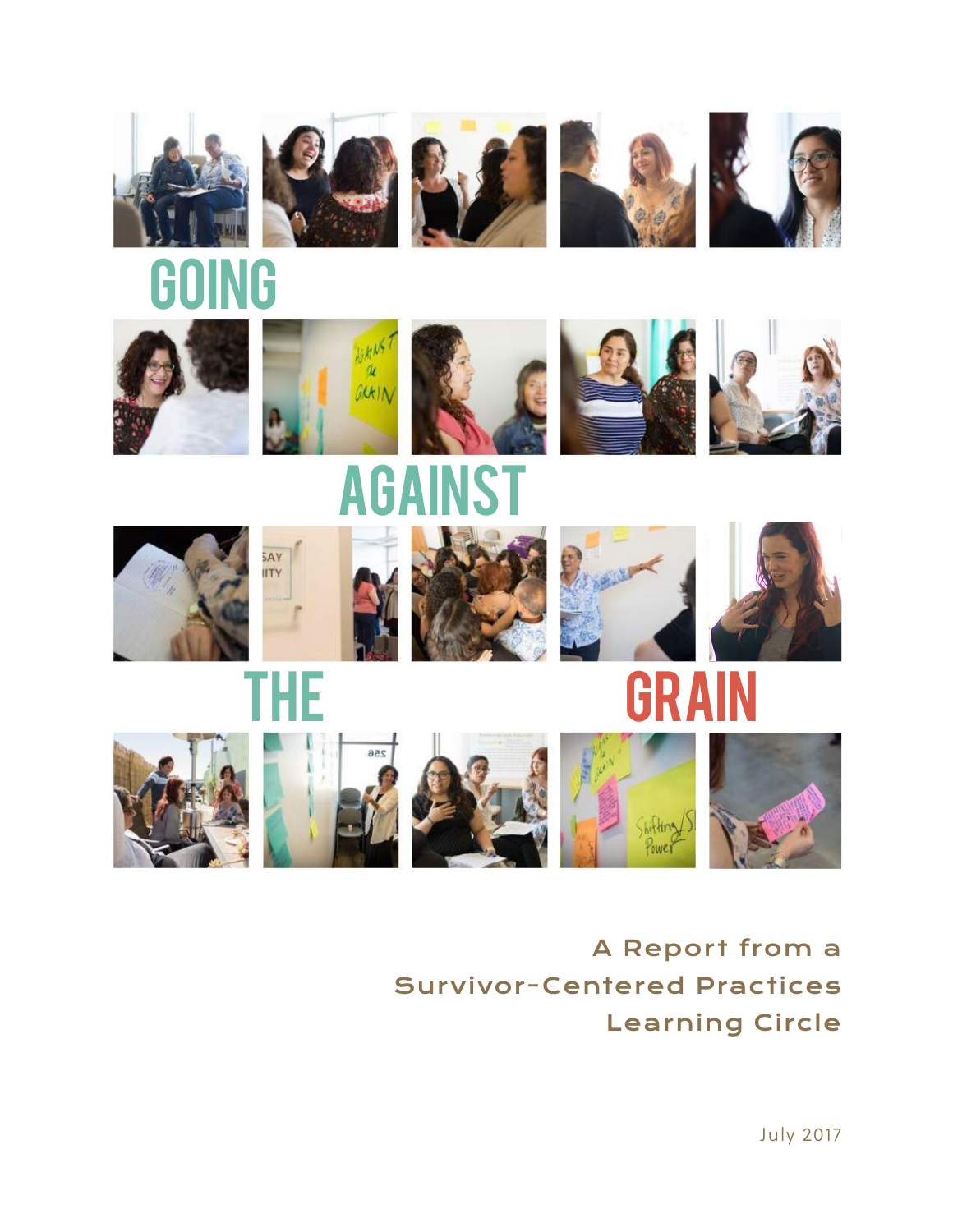*"On behalf of Blue Shield of California Foundation, I'm thrilled to share this report with you. When I first read the Full Frame Initiative's How do Survivors Define Success? I was struck by the need to continue the dialogue with California practitioners in the field of ending domestic violence on why it matters to have survivor-centered practices, and how would I, as a funder, be able to see and recognize those practices? I'm sure those questions are not isolated to me alone. I've been honored to participate as a co-learner in this Learning Circle and I'm grateful to each and every practitioner who participated with such commitment, curiosity and passion. I've learned a lot from and with them. With this report, I hope you will find some new ideas for how to practice, measure and evaluate approaches that center solutions on the engagement and power of domestic violence survivors, affirm some things you're already doing, and incite your curiosity on the continuing journey to strengthen the field and prevent violence. I welcome your comments and questions."* 

*—Lucia Corral Pena, Senior Program Officer, Blue Shield Against Violence (BSAV) Blue Shield of California Foundation*

*"Both the process and the findings of the Learning Circle are important. On the process side, the facilitators and participants focused on documenting their best selves, rather than starting from scratch. Holding onto the dual truths that some things are good and working and that we need to really stretch and evolve as a field is hard but vital in a true commitment to supporting survivor-centered work. That such a strong sense of community emerged from the process is also a great value. The findings of the Learning Circle demonstrate an important milestone in the field's evolving understanding of safety, and the pairing of this with rich examples from the field can help organizations earlier on the journey chart their own course forward."*

*—Katya Fels Smyth, Founder and CEO Full Frame Initiative*

# Going Against the Grain:

A Report from a Survivor-Centered Practices Learning Circle

#### July 2017

This report is co-authored by the Learning Circle Participants listed on pages 2-3 and independent consultants Shiree Teng and Audrey Jordan. The viewpoints expressed in this report represent the individual members of the Learning Circle and not necessarily that of the organizations.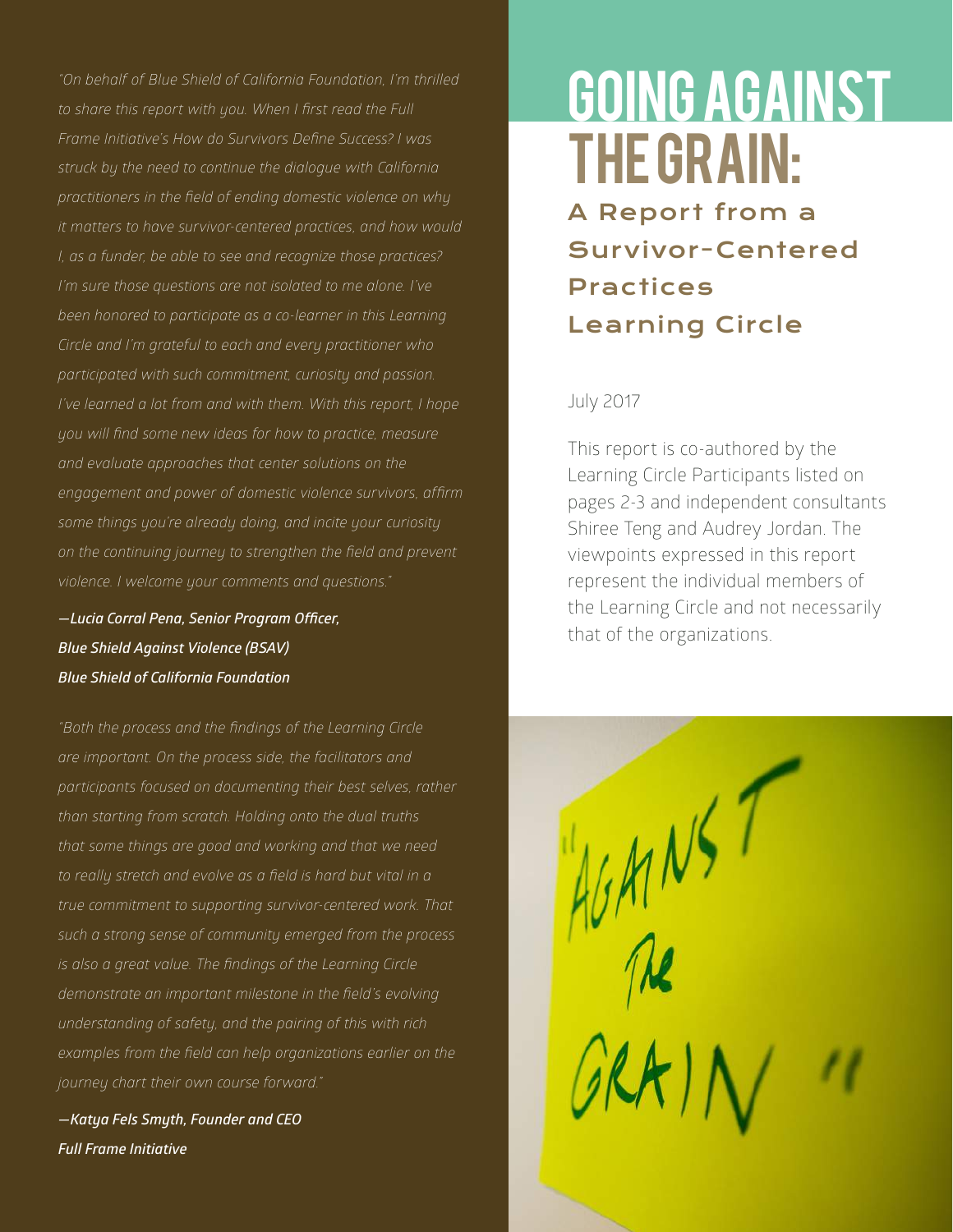### Background and Purpose of Learning Circle

In the fall of 2014, The Full Frame Initiative (FFI) published a report that influenced the domestic violence field. A key finding from the *How Do Survivors Define Success?* report is that:

*Helping survivors own their whole identities is essential to their ability to gain and hold onto person success. For practitioners to do this, they, too, must be able to have fuller, richer identities in their work, which in turn, requires redefining what it means for them to be successful in their practice.1* 

The FFI report provided a call to action, and the Learning Circle Project described in this summary was a response. Specifically, ten cutting edge organizations were funded by Blue Shield Foundation of California (which also funded the **How Do Survivors Define Success?** study), to come together in four facilitated learning sessions to reflect on their practices – practices that lift-up survivor-centered approaches.

In so doing, the learning circle would further identify the core of common features of survivor-centered practices they employ, and the ways they assess and communicate about these features. By highlighting these common elements, not only would these organizations enhance their own learning and practice; they can also provide enrichment of learning and practices for the domestic violence field.

What makes these organizations cutting edge? They each in some identifiable way center their practices on survivors' experiences, from enrollment through completion and often in follow-up. A common feature is the leadership in program design and/or implementation provided by the survivors themselves. Similarly, the Learning Circle was designed and implemented following the leadership of the cohort practitioners (see Appendix A for Learning Circle process description).



<sup>1.</sup> Melbin, A., Jordan, A., & Smyth, K.F. (2014). *How Do Survivors Define Success?: A New Project to Address an Overlooked Question.* Greenfield, MA: The Full Frame Initiative.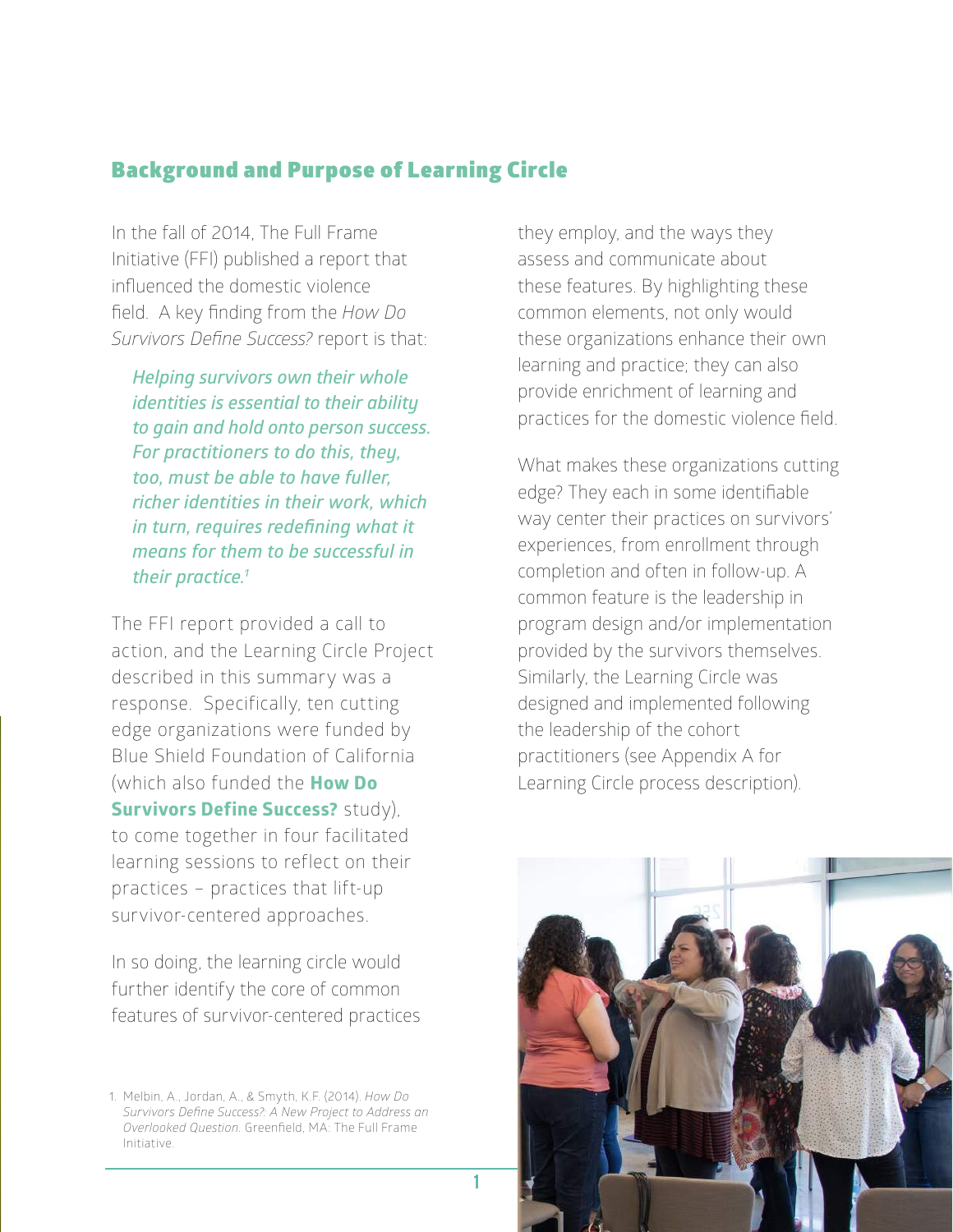### Who Participated and Why?

Lucia Corral Peña, Senior Program Officer at Blue Shield of California Foundation (BSCF) shared how the Learning Circle was formed and who was invited to participate:

*"The* **How Do Survivors Define Success?** *report disrupted our thinking and provided a huge window for questioning and identifying pathways to long-term survivor success. If you place survivor-defined success at the center of your goals, how does that shift the lens on your project strategy? The peer learning circle was intended to build from the report's recommendations and identify actionable goals, and concrete practice and policy changes. The grantees who participated in the learning circle were those we funded in innovation spaces... Everyone in the group is trying something new. If we want the system to be more aligned with what survivors need to be more successful, what does that look like at the local level? What does it look like at the systems change level? I joined the learning circle with a spirit of inquiry and curiosity and showing up as a co-learner. It was important that I was learning in that space alongside everyone else; not there to watch, observe, criticize but to learn."*

Co-creation of the peer learning circle was a founding tenet of the process and outcomes. BSCF contracted with independent consultants Shiree Teng and Audrey Jordan as facilitators of the learning circles, who then conducted one-on-one conversations with each of the ten organizations that BSAV invited to participate. These conversations elicited what would become the priority learning topics and goals of the Learning Circles.

The seven primarily DV service providing organizations and respective representatives that ultimately participated are:

- Ada Palotai and Susan Ghanbarpour, Asian Pacific Institute on Gender-Based Violence in San Francisco;
- Tamina Alon and Annabelle Berrios from the Contra Costa Family Justice Center, with locations in Richmond and Concord;
- Monica Martinez and Heather Masterton from Joyful Heart in Pasadena;
- Elizabeth Eastlund and Michelle Uglesich from Rainbow Services in San Pedro;
- Laura Diaz, Adriana Garcia and Diana Salazar from Sacred Heart Community Service in San Jose;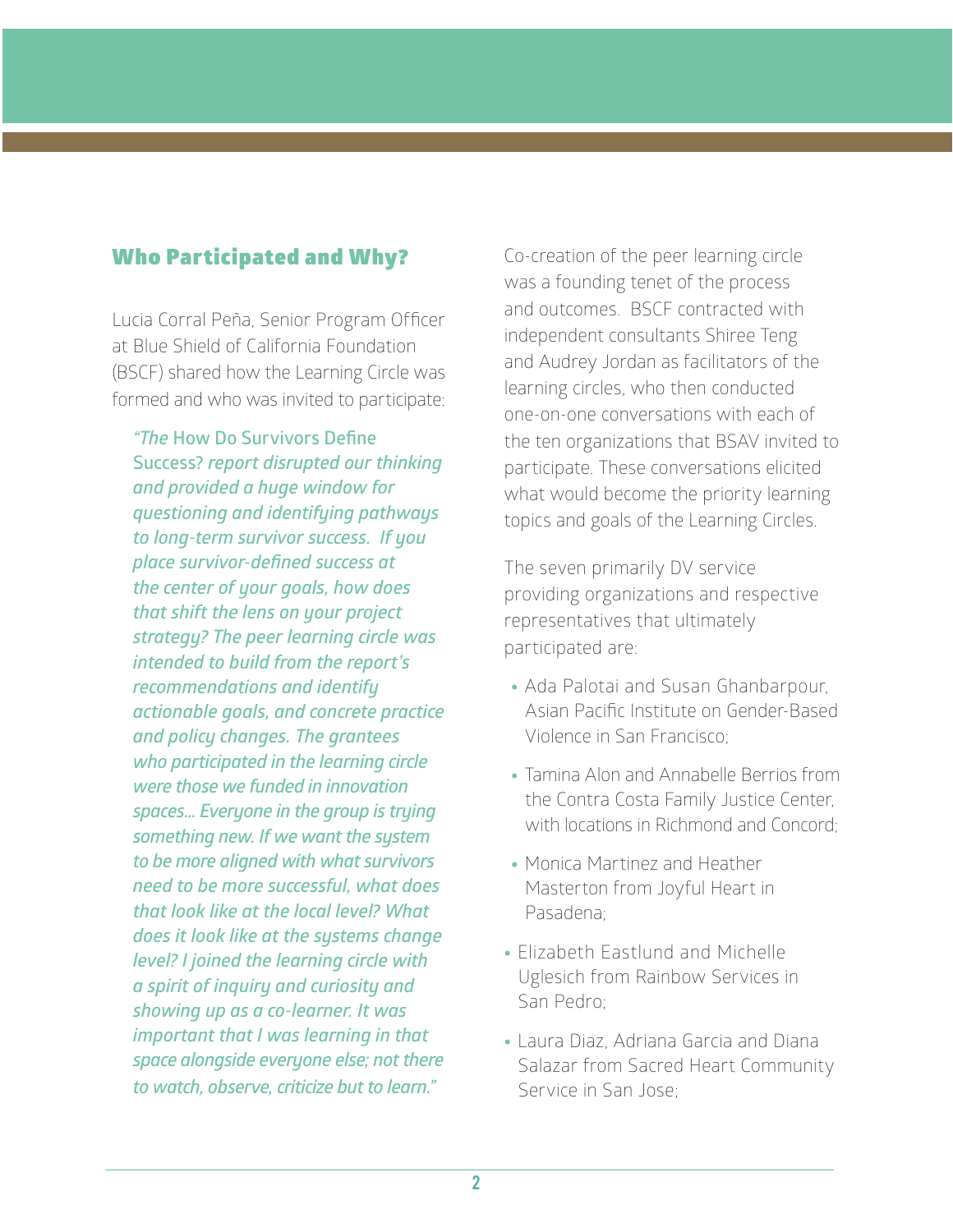- Kate Hart from Safe Alternatives to Violent Environments (SAVE), Fremont
- Jill Zawisza from Women Organized to Make Abuse Nonexistent, (WOMAN Inc.) in San Francisco

### What We Learned – The Two Big Take-Aways

The biggest takeaways from the learning circle are that:

- A set of *values* undergirds both the most cutting edge survivor-centered practices, and the measurement and documentation of these practices. These values are:
	- **1.** Survivor-centered practices go "against the grain" and lean into ways to shift and share power with program participants;
	- **2.** Survivors are the experts of their own experiences, not the practitioners who support them, regardless of titles, educational attainment, years in the field;
	- **3.** Approaches are adaptable and full of nuance—not "model in a box," and promote survivor choice and control;
- **4.** A strict intentional adherence to see survivors as whole people, not solely as DV survivors;
- **5.** The best practices come from survivor-led organizations, systems and/or community change efforts, and
- **6.** The work thrives in a culture of healing and therefore a traumainformed culture that is consciously cultivated and nurtured.
- *Survivor-centered practice happens at all levels,* in a culture of intentional transformation: starting with the individual, to 1-to-1 and group practices within a program, to within the organization among and between participants and staff, to between DV organizations and several other organizations in communities – in both practice and policy change planning and action.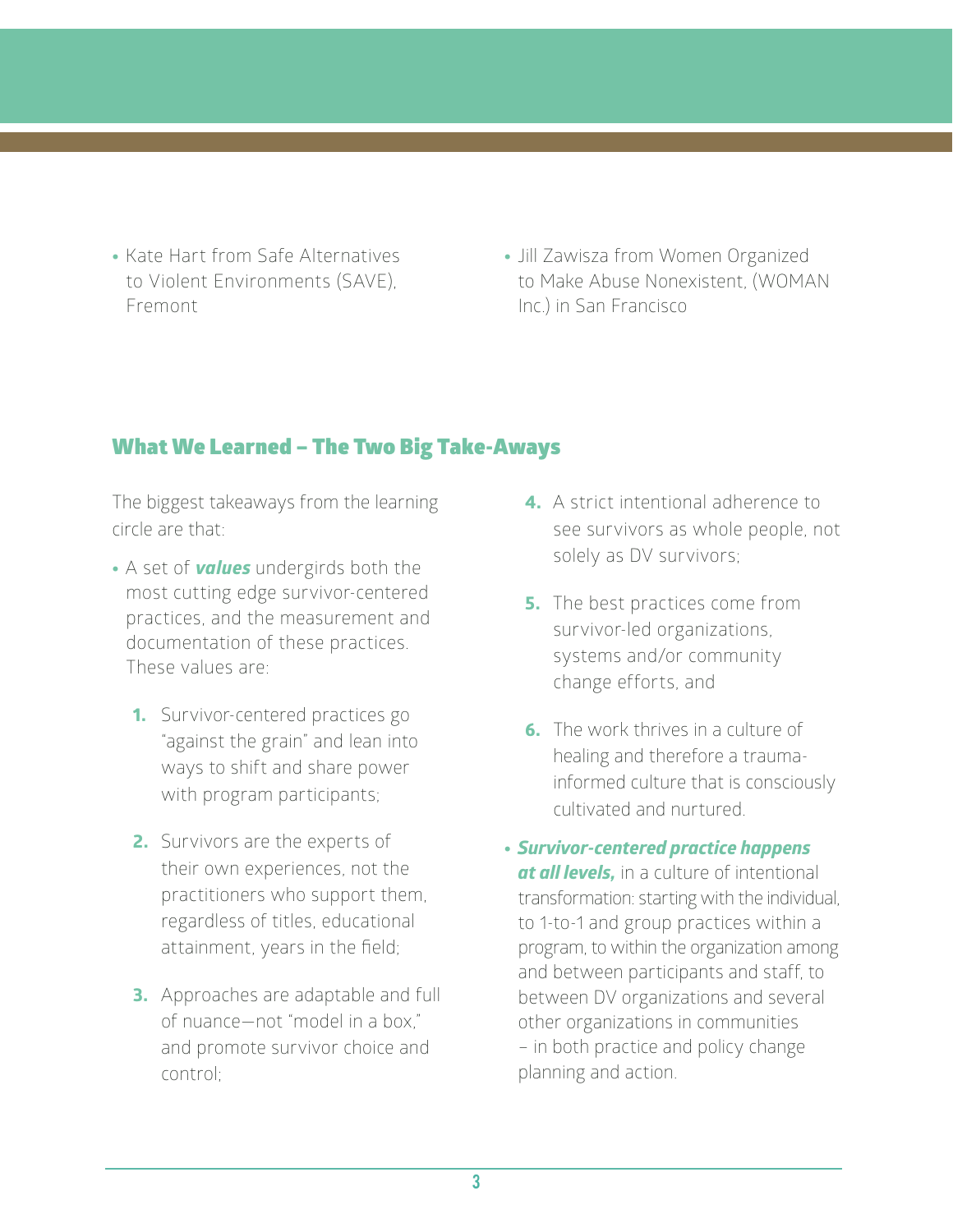The learning circle started from the goal of digging deeper into survivor-centered practices, why it matters, the "how to" of it, and how to measure it. The result of

the learning that came from the learning circle is encapsulated in the following graphic depiction:



Importantly, the steps occur in an environment or culture of values that include: enabling conditions, belonging, engaged voice and leadership; giving back; healing; self-sufficiency; and the risktaking required to "go against the grain."

The bi-directional arrows represent the non-linearity in the relationships between

and among the values. This depiction applies to what happens for individuals, for practitioners, for organizations, and for collectives of organizations and individuals seeking to enhance wellbeing for domestic violence survivors. It also applies to practice as well as evaluation.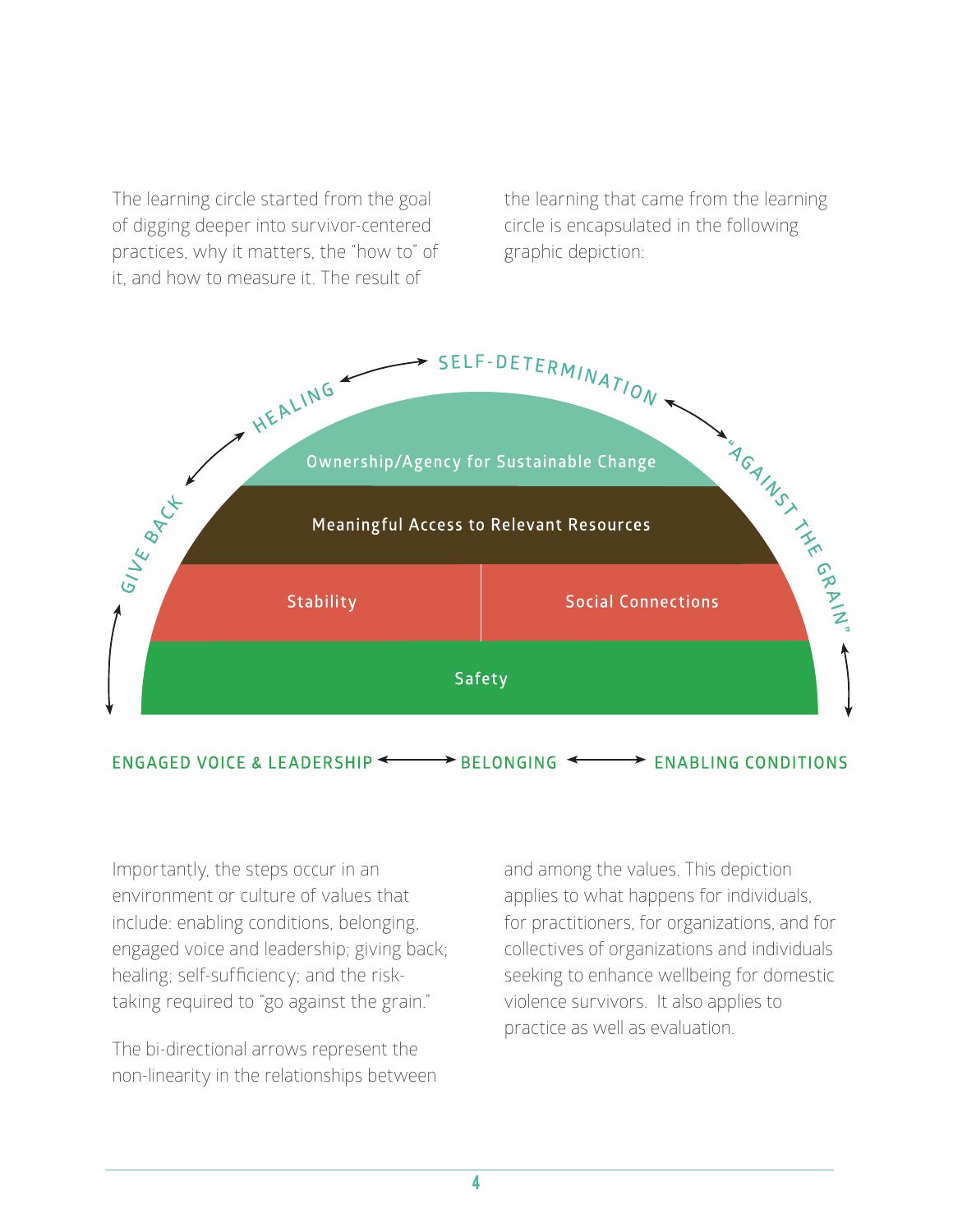### .**DISCUSSION HIGHLIGHTS**

The highlights of our discussions centered on the following:

- **1.** *Healing is an individualized journey.* Not a prescription from a diagnosis as the more conventional medical model would dictate. And practitioners need to accept that the healing journey is different for different survivors. There's no script. There's no "right" or "wrong" way. Each survivor holds the key to their own healing, on their own timeline, and based on their readiness and capacity. A core part of what makes the organizations in the learning circle special is the safe space provided to survivors for their own expanded and evolving self-determination or choice(s).
- **2.** When the Learning Circle identified, *"Against the Grain,"* the group had to define what we collectively mean by "Grain" and where we're pushing it to go and why. The current "Grain" is one where a mostly good-intentioned and wellmeaning service delivery system for domestic violence survivors has over time drifted to one where more often than not the staff "holds the key to survivors' healing." It's where there's the expectation of a "model" to produce predetermined

results. In some organizations, it's a laddered or steps approach: there's a crisis; client enters into counseling; then safety planning; moves to a shelter or transitional housing; then moves out.

These models legitimize the organization's existence, versus a *more transformative approach that challenges the fundamental structures prescribed by capitalism, white supremacy, patriarchy, and the revered clinical-medical model.*

Going against this "grain" occurs on multiple levels – within practitioners, one's agency, with other DV organizations, and within the field of violence against sexual assault.

**3.** *Holding survivors at the center requires practitioners to be highly adaptive and flexible.* Since the premise is that each survivor heals in their own time and way, we as practitioners need to honor that journey while providing some sense of structure, parameters and predictability.

This "both/and" perspective recognizes that we are *not* talking about wide open places where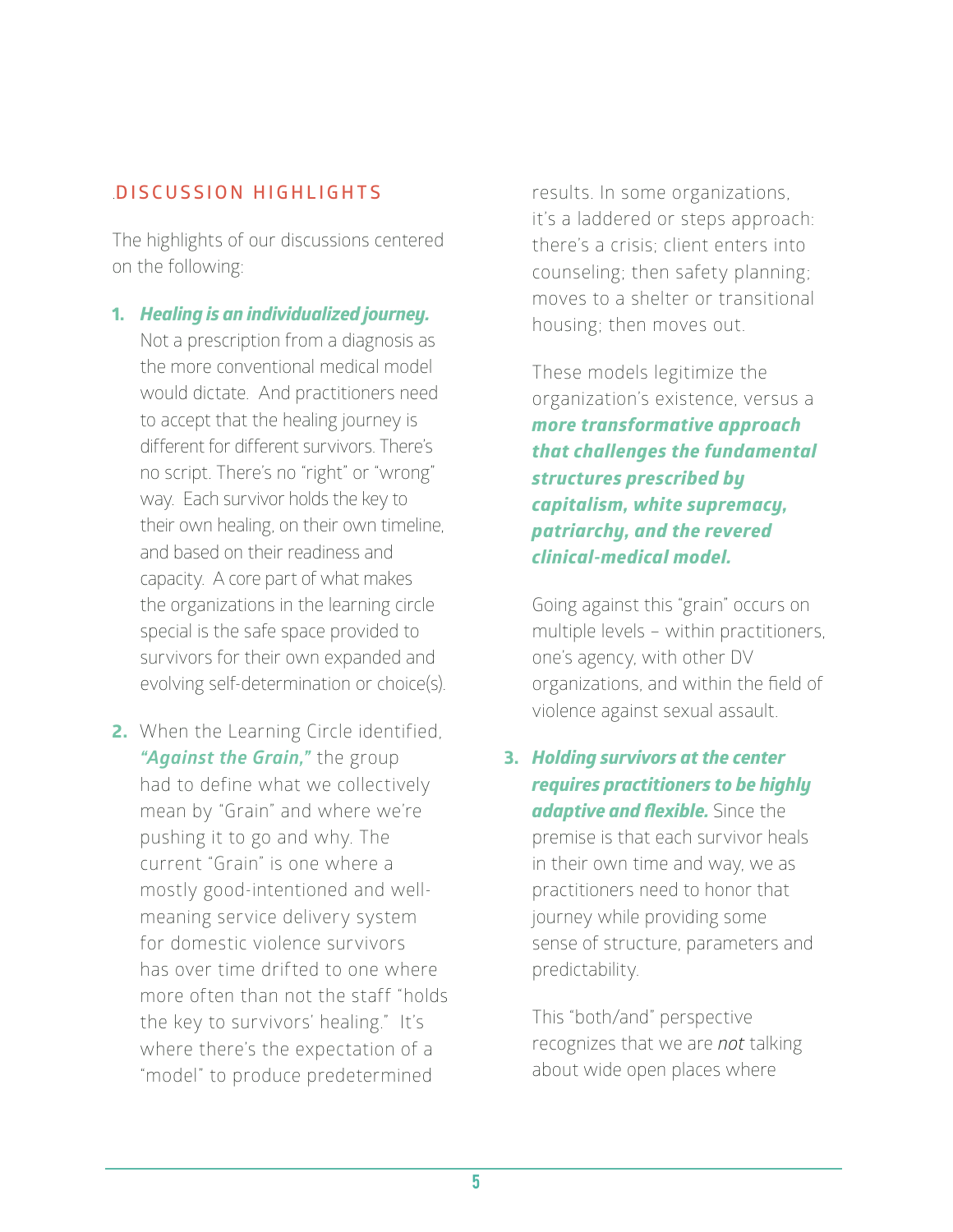### Profile

**WHILE the services offered by most DV agencies are valued and needed by survivors of DV and their children, the way in which agencies deliver those services may be causing additional harm to already traumatized, vulnerable families. Rainbow Services recognized that some practices of providing services to survivors were retraumatizing families by replicating the dynamics of power and control they experienced in their abusive relationship, expecting compliance with strict program requirements, and offering few choices to survivors. No DV agency intends to inflict additional harm on its participants, but existing service systems for vulnerable families tend to be structured in ways that blame or punish participants for their behavior, rather than acknowledging the impact of trauma on a survivor's coping skills, and then helping them learn and practice new skills. Participants are "screened out" for behavior that makes them "challenging to work with" or "non-compliant", and thus easy to label as "not ready" or "not a good fit" for the established program. Further, existing funding streams for DV shelter and services are not conducive to choice; be it the choice of a contracted agency to test out new services or new approaches to service delivery, or to participant choice, which is a critical principle of Trauma Informed Care (TIC).**

there are no boundaries or limits. The challenge is to hone in on the gray-zone where there is enough of a container for survivors to feel seen, heard, safe and cared for and to have consistency, stability and compassion. They want this kind of safe space. Practitioners are constantly working to support survivors' increasing level of selfdetermination, self-reliance and acting on their own agency that is healing and generative.

Where survivors are valued and respected as whole people who have strengths and competencies to make the best decisions for themselves and to use their talents and gifts in ways that they feel the validation of contribution, practitioners and survivors win.

When the DV field began, it was more like this because survivors started it. But the forces of needing to be legitimized as a field and for services and programs to be financially sustainable, in the context of structural racism and patriarchy, have pushed the field and the practitioners within it towards needing to raise more and more money that comes with strings, rules and reporting templates, and having resources which then beget more and more resources needed. This unfortunate evolution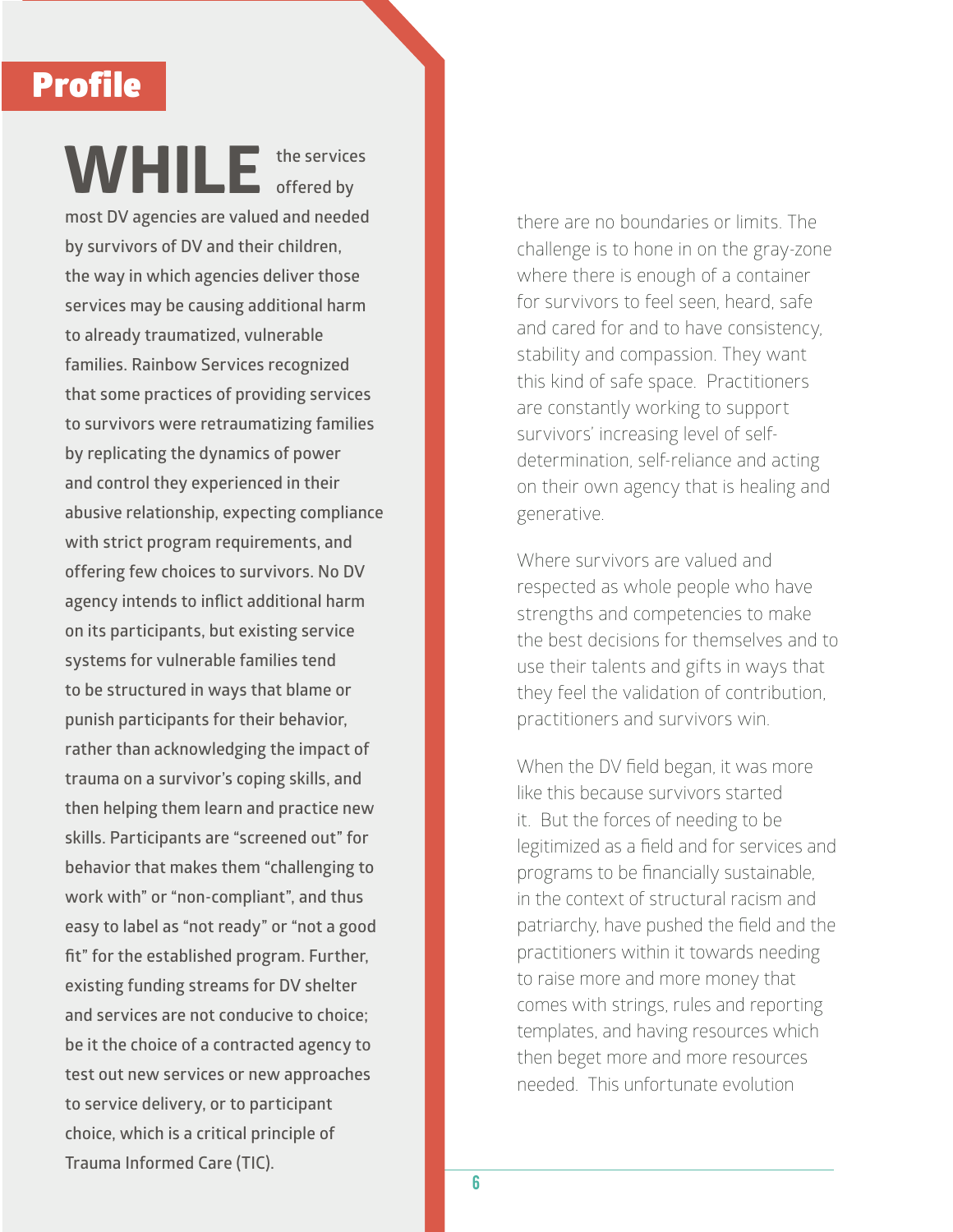resulted in the over-professionalization of practitioners, organizations, and systems that has entrenched servicecentered system.

The DV field has moved away from its origins of survivor-centered activism and mutual support to over-emphasize services-centered outputs (how many victims served)

and evidence-based practices that juxtapose us, the professionals who know best vs. them, the broken people who need to be fixed.

Survivor-centered work goes against the grain by bridging the divide between the powerful and the oppressed, becoming an interdependent healer-and-healed, both practitioner and survivor.

### Survivor-Centered "Against the Grain" Approaches and Ways to Evaluate and Measure Impact

In the Learning Circles dialogues we identified a set of common practices among the practitioners/organizations represented. These practices, and some observations about ways to evaluate and measure them, are:

- **Culture and Principles of Healing and Nonviolence**
- **Survivors as Experts in their own Lives – Primacy of Survivors is Elevated**
- **Honoring Survivors Voice and Choice – Shift Power**
- **Survivor-Inspired Organizational, Community and Systems Changes**

*(See summary chart beginning on page 18}*

### **CULTURE AND PRINCIPLES OF H E A L I N G A N D N O N V I O L E N C E**

The group delineated the various ways that survivors are encouraged and supported to choose healing modalities and forms of expression that work for them that are not prescribed or offered in an overly simplistic, uniform manner:

*Survivor Engagement* – Survivors are involved in defining success and how they get to it, in their words.

- Survivors define successful outcomes – in their words
- Speak survivor's language no jargon, not full of big fancy words and accepting where each survivor is at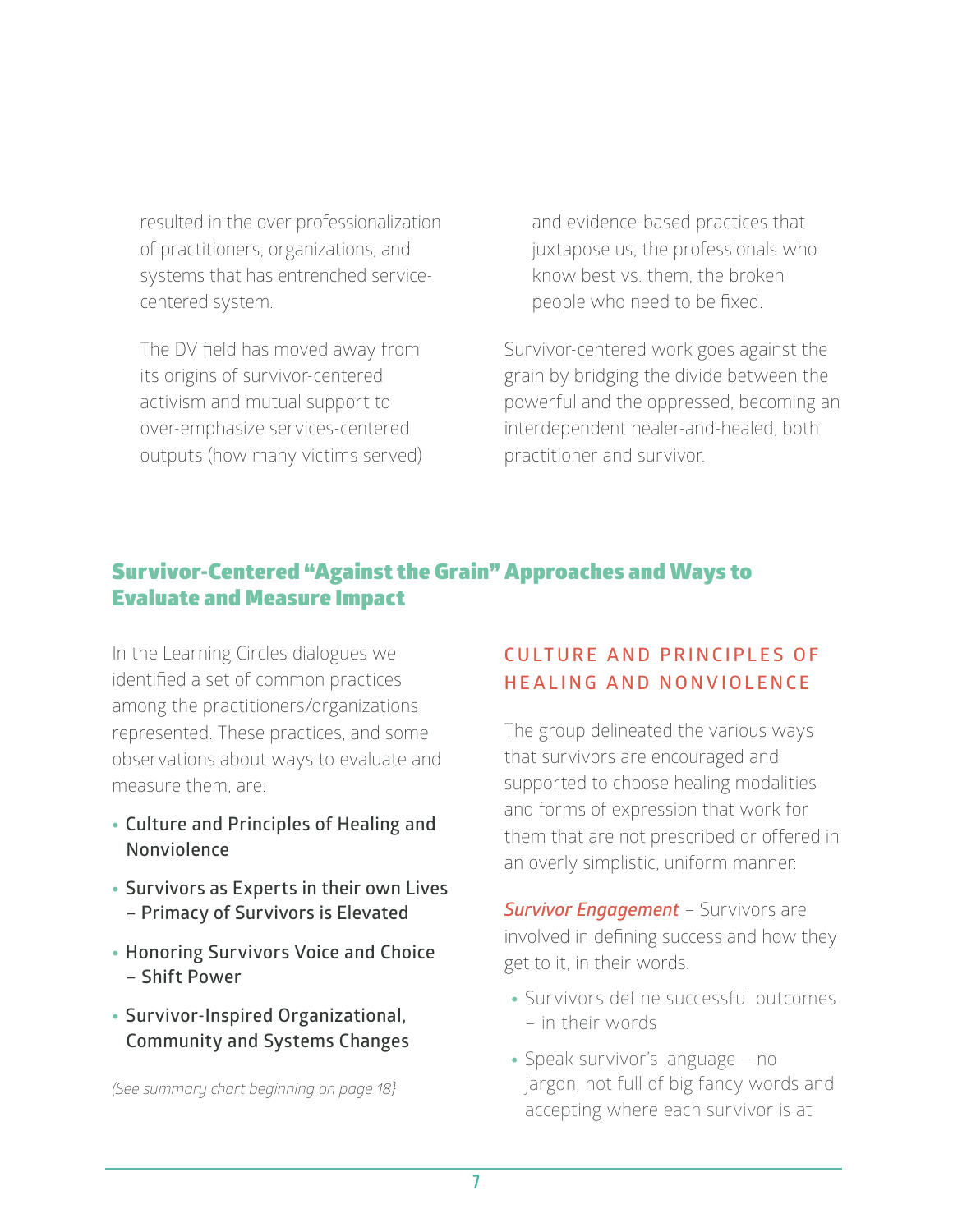*Trauma-Informed Practices* – Supports and resources begin from understanding that survivors are deeply affected by the abuse and violence they have experienced but not defined by it.

- If asked to share their story, survivors can opt in or out in a way that doesn't re-traumatize
- Compassion and listening = trauma informed care starts with fullhearted, deep listening; listening to understand, not to judge or prescribe

#### *Cultural Competence and Organizational*

*Change* – Practitioners honor and understand that survivors have culturally different histories and experiences that determine the "fit" of supports and resources.

- Healing is not dependent on a practitioner – positive self-care practices encouraged for survivors and practitioners
- The practitioner and the organization strive to accommodate the survivor and not the other way around.

#### *Recognize Survivors' Wholeness and*

*Healing* – Survivors are multifaceted people with lives that cannot be compartmentalized.

- Help survivors and staff self-regulate as they share their stories
- Activate creativity safety and learning through innovative ways (e.g., arts)

Types of Culture of Healing & Non-Violence Practices:

- Mindfulness
	- » Meditation
	- » Awareness
	- » Being present
- Cultural practices that support healing
	- » Music/dance
	- » Art
	- » Poetry
- Mujeres healing circles
- One-on-on's that bring people together in relationship
- Storytelling

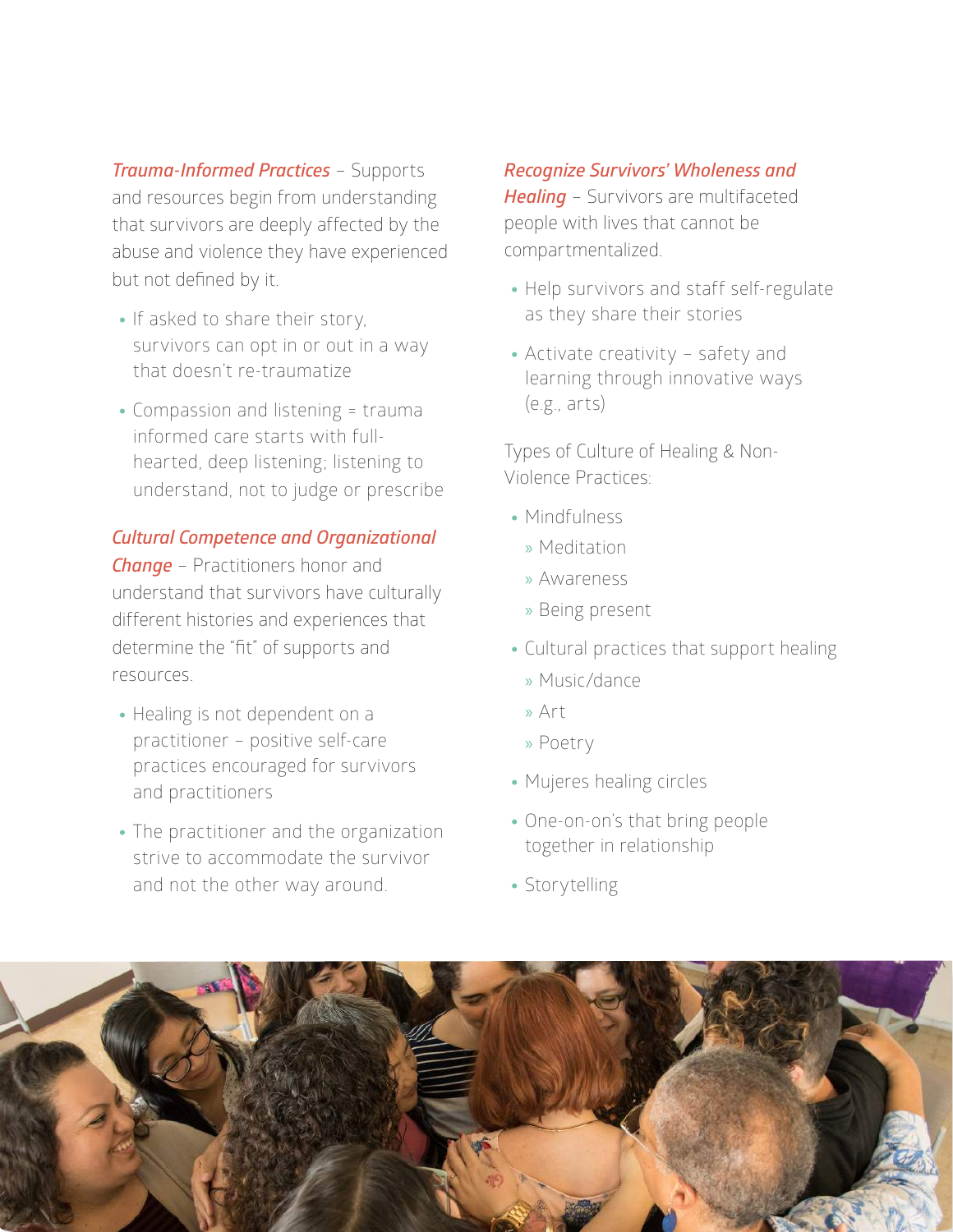### **ASURED AND EVALUATED** BY…



**Survivors report that they are recognized as having expertise, value; that their experience and voice matters;**



**Survivors report that they have opportunities to offer support to others as they share experiences;**



**Demonstrate, in comparison to other programs, that survivors learned and used more healing practices, that these practices provided more wellness for longer periods of time, that they were able to go at their own pace, with choices that encouraged the use of their whole selves;**



**Changing narrative of supports vs. harms, from victim to non-victim;**



**Individual stress levels (pre/post);**

PARTICIPANT



**Changes in daily quality of life (through self-report and observation);**



**Participants are making connections so they don't feel isolated, and**

**Movement through a development spectrum:**

SUPPORTER

LEADER

### RECIPIENT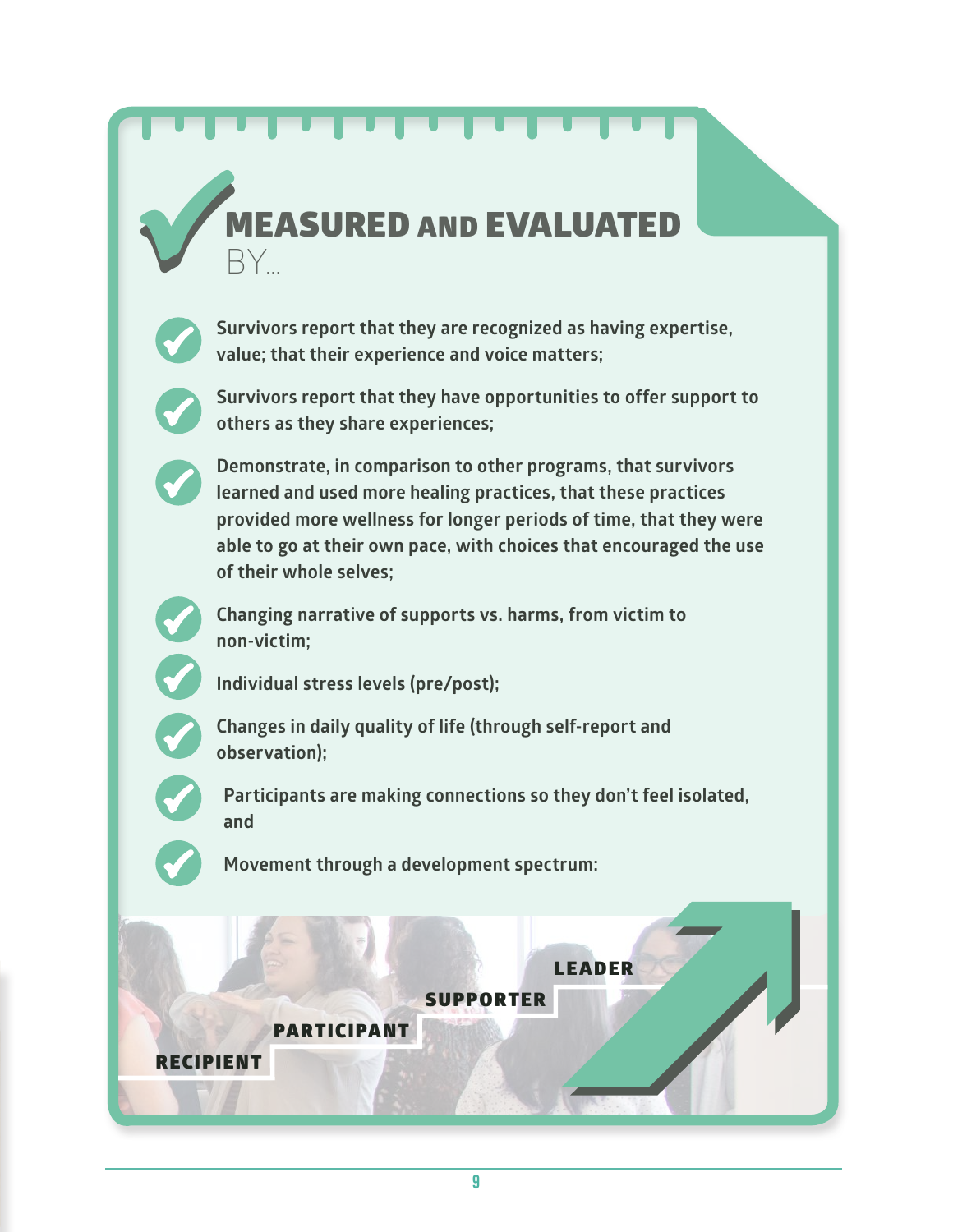### **SURVIVORS AS EXPERTS IN THEIR OWN LIVES - PRIMACY OF SURVIVORS IS ELEVATED**

Practices that recognize survivors' expertise and embrace survivors' experience and knowledge in solutions that result in survivor success are:

- Mutual understanding is fostered with intentionality;
- Survivors speak on their own lives, are not spoken for;
- Survivors define success and tell practitioners what they need;
- Staff are not "the experts," but have expertise to share as well as broker access to other resources;
- Democratizing knowledge build the learning about what works with survivors;
- Survivors are not exploited for policy wins, and are not tokenized or used as "window dressing" for hearings but are involved and engaged throughout as champions;
- Belief in survivors' ability to make right choices for themselves, and
- The work is to help survivors get there and believe for themselves.

# MEASURED AND EVALUATED BY…

**To what extent do survivors report that:**



**They feel seen and valued as whole people;**



**They are able to take back their power;**



**They can exercise self-agency;**



**Practitioners adapt to survivors' personal goals;**



**They see organization culture as "We are not here to 'fix' you";**



**Their encounters with staff are non-judgmental, that there is no right/wrong solution, and**



**They identify goals that are focused on self-determination and self-sufficiency.**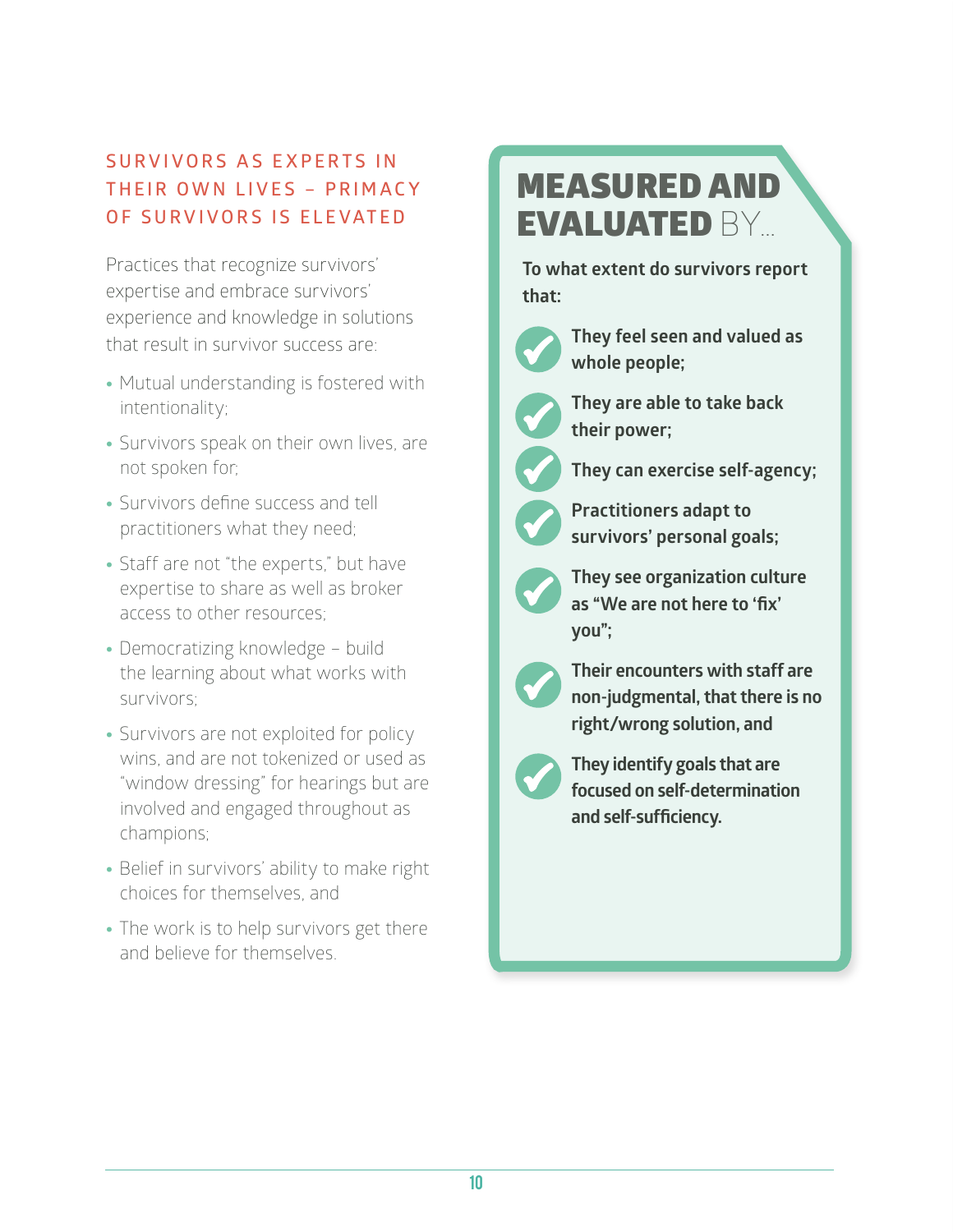# **Profile**

**COLECTIVO is a body of leaders actively working to support, create awareness of, and organize around domestic violence that centers immigrant women of color. Three sub-groups make up Colectivo: Direct Service, Mutual Support, and Organizing. The work translates over the three subgroups, consisting of but not limited to trainings on system analysis, services for survivors at the city and county level, meeting with electeds and commissioners, etc. Everyone is affected by DV, directly or indirectly. We are committed to addressing the root causes of Domestic Violence and identifying solutions to end it.** 



Direct Service: **community advocates join the work at Sacred Heart Community Service after completing the Certified 40-hour Domestic Violence Advocate training in Spanish with additional individualized training.** 

Mutual Support: **creating awareness around IPV through social and cultural events that bring all the groups together. Making space for healing by holding events such as trauma informed support circles and art events.**

Organizing: **addressing the system/root causes of IPV, leaders identify a policy solution that challenges the system through a campaign with the intention of transformation and healing.** 

*Gabriela came to Sacred Heart Community Service for the holiday food program and she learned that we had other services including our DV program which includes the DV advocate training. Although she was shy and introverted she approached us with an interest in the training. Gabriela shared that she witnessed the violence that her dad inflicted on her mom throughout her childhood and wanted to understand why her mom stayed with him. The training was emotionally hard for Gabriela at times as she realized that the violence she grew up witnessing had a deep impact on her as well. She formed strong bonds with the other women in the training and has become one of most active and involved promotoras in the Colectivo. She has organized outreach and awareness events, testified at city hall, and has continued her healing by inviting other strong women to join her in the work.*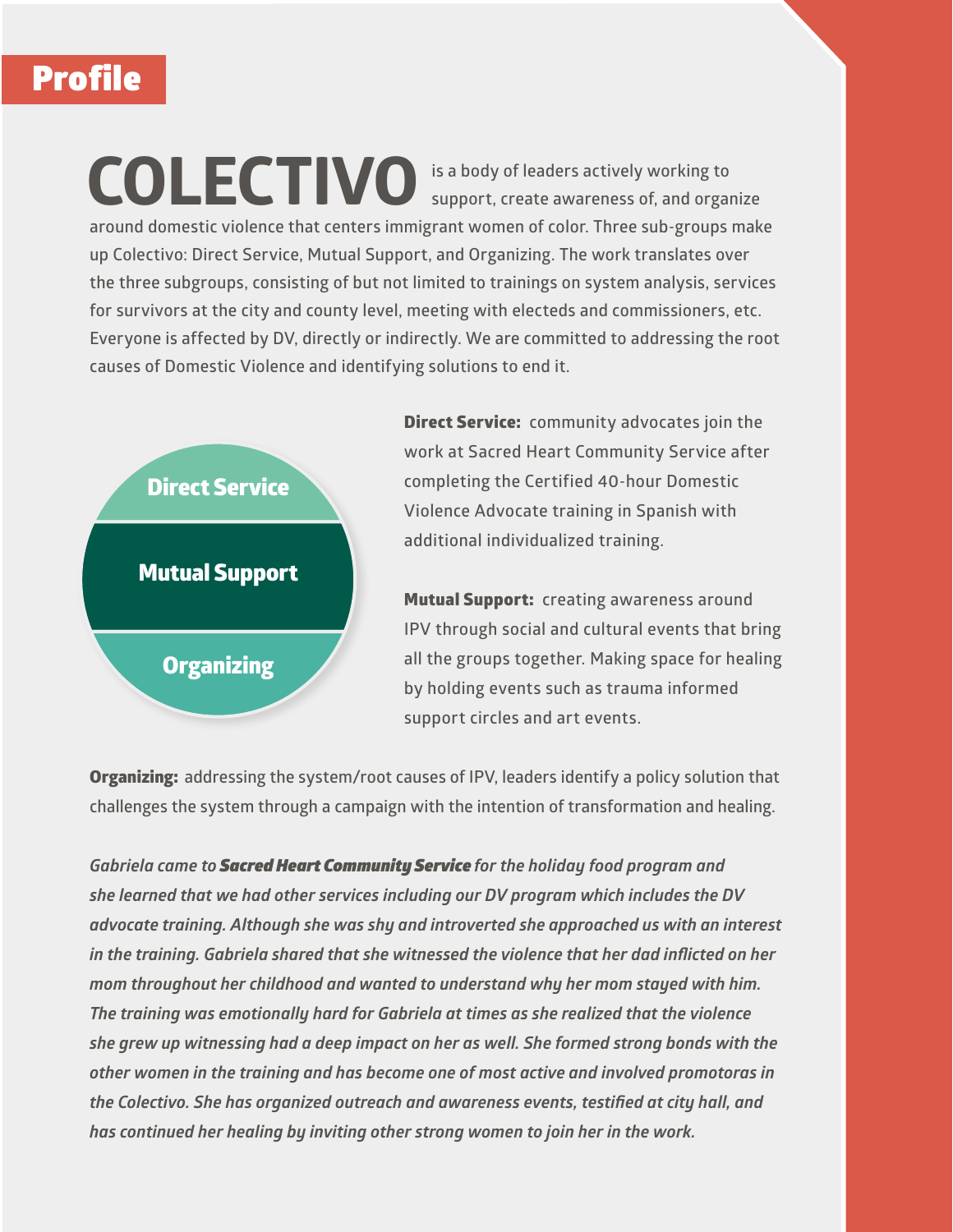### Profile

# **THROUGH**

**Echando Pa'lante,** Women Organized to Make Abuse Nonexistent (W.O.M.A.N., Inc.) **provides past program participants with culturally relevant, comprehensive leadership training. The program and training co-evolved in part as a response to the desires of the first cohort of participants, who call themselves las Pioneras, and also because of W.O.M.A.N., Inc.'s recognition of structures of power in their own work.**

**Brief Example: Past program participants are trained to be DV counselors themselves. They perform outreach, facilitate support groups within their own communities (instead of our brick and mortar office) and serve on a steering committee making suggestions for future program revision and development.** 

 *"I said when we started Echando Pa'lante, that we have to remember what we were before we went through all the violence: we had dreams and aspirations, we had goals. When you go through domestic violence you can feel like you are a cockroach, your self-esteem is on the ground…Echando Pa'lante motivates you to do something."*

*"We are the strength of the program: the participants."* 

### **H O N O R I N G S U R V I V O R S V O I C E AND CHOICE – SHIFT POWER**

Setting the conditions so that survivors can act on their expertise (not simply be recognized for it) is also a promising practice that was identified in the learning circle:

- Survivor strengths are activated in the process – dependency is not encouraged;
- Start where survivors are do not assume they are empty vessels, but do not assume they do not need guidance and concrete tools they can use;
- Services and supports are a response to survivors, not the other way around;
- Services are meaningful to survivors, not something abstract, tangential or peripheral;
- Share power and responsibilities, and
- Act from Principles of Dignity & Respect that Honor Survivor Voice & Choice
- » Testimonials from survivors that reveal that people feel seen, heard, respected;
- » Safety to speak out regarding needs, participation;
- » Survivors take initiative (people with more power), and
- » Culture of willingness to listen and learn.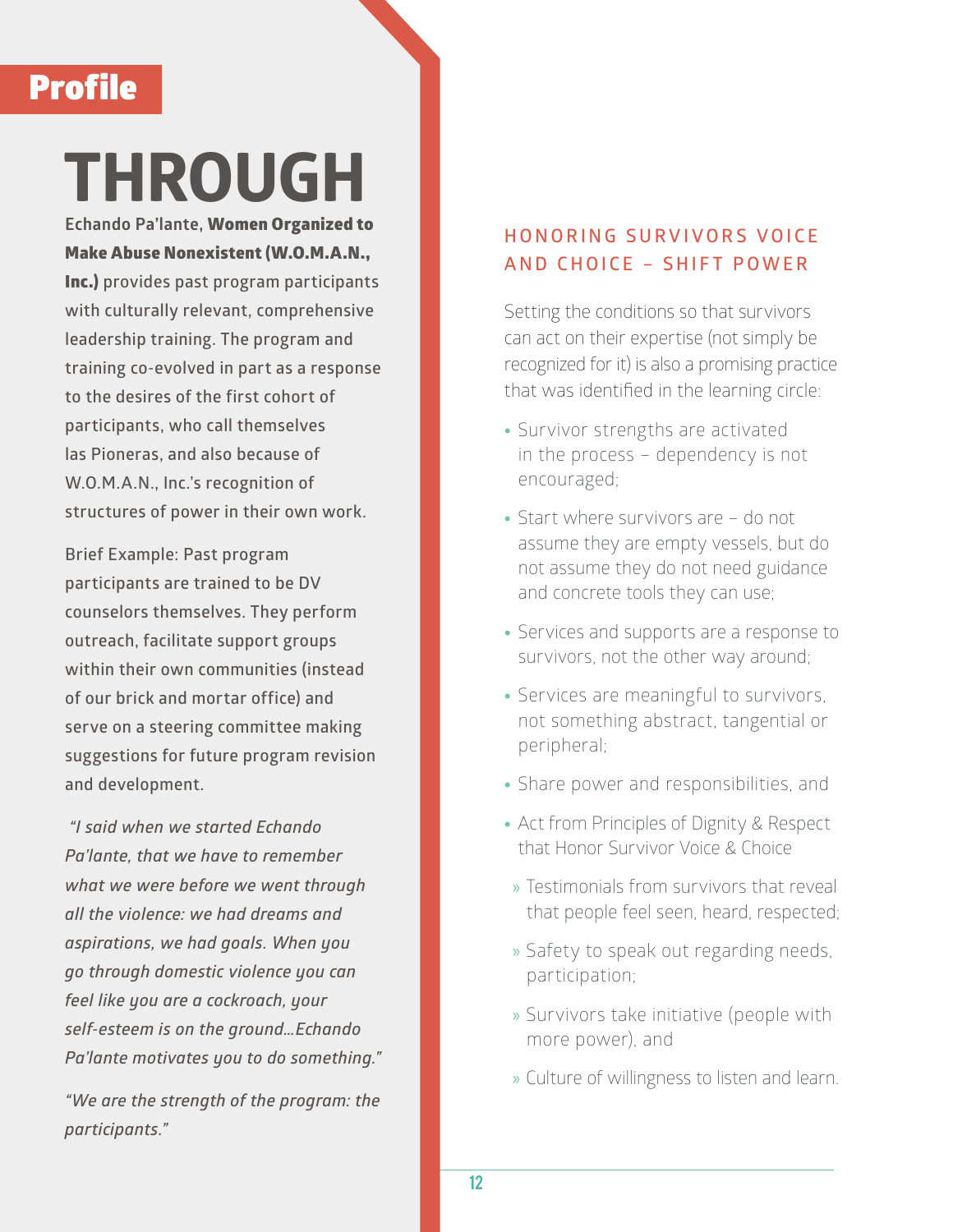# **Relationship Shifting and Sharing Power through: Co-created agreements Program creation/evaluation Groups Policies Cohort dynamics Clarity about what decisions are negotiable and what decisions are not; Exit evaluations listing practical skills gained – practical skills allow for increased capacity for increased participation as equal stakeholders; Self-assessments, such as General Self Efficacy, Leadership Self Efficacy/Functional Leadership Activities; Design, completion and implementation of self-designed community projects on community issues survivors seek to change; Survivor participation in multi-disciplinary training events; Survivor contribution to strategic plan; Survivor contribution to policies and practices; Survivor networking access to countywide systems representatives and service providers, and RED AND EVALUATE** BY…

**Reported sense of belonging to larger community and continuous participation over time, continuing to participate even past program completion.**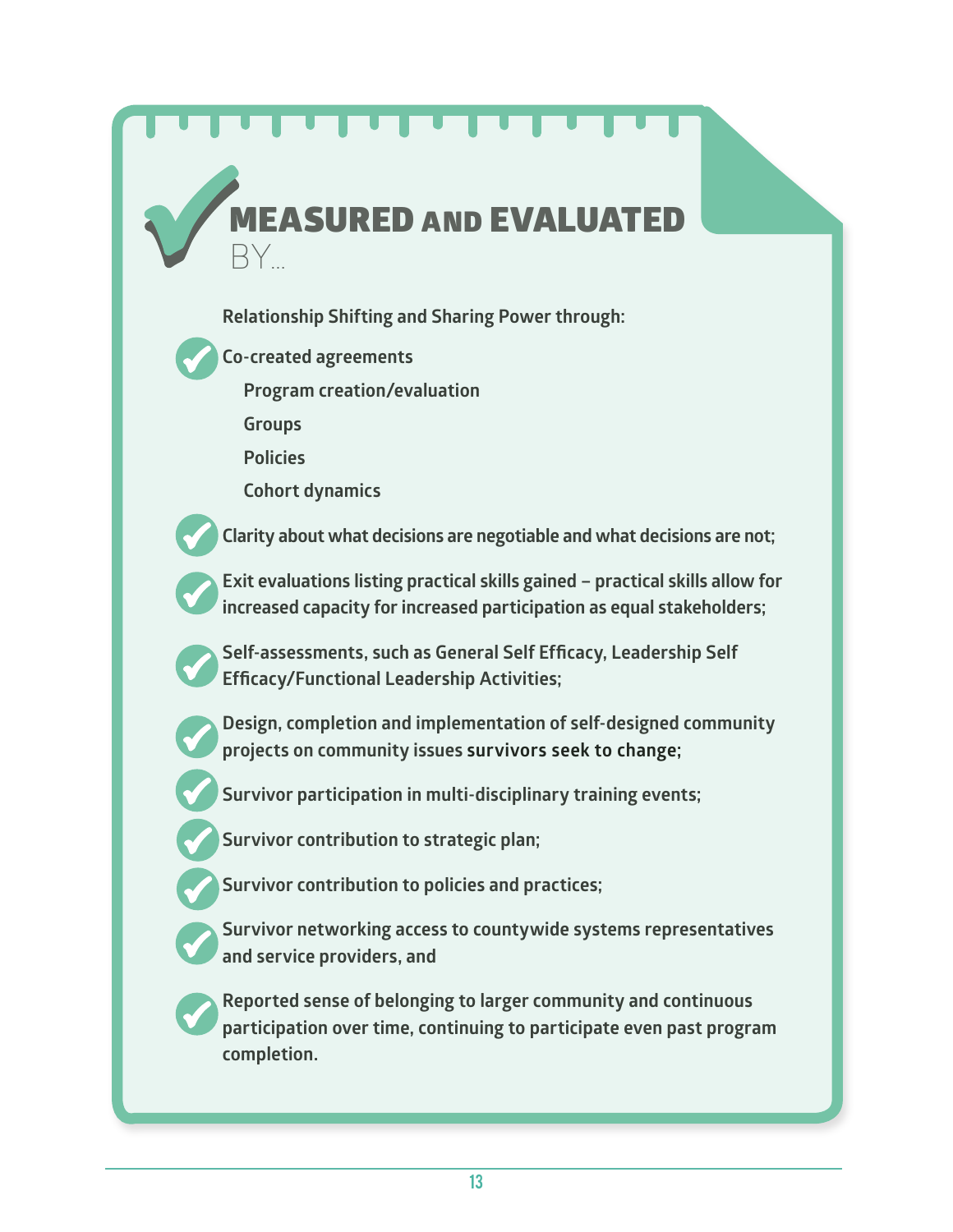## Profile

# **FELLOWS**

Contra Costa Family Justice Center**'s Community Fellows ("Fellows") is a 10-month leadership program for individuals who experienced interpersonal violence a year prior to joining the program or earlier. Annabelle Berrios designed a leadership curriculum for personal and social change and coached the Fellows in project design, development and implementation through an initial training period, monthly cohort meetings and individual coaching sessions. The inaugural cohort of 10 Fellows graduated on December 2016 after each completed a community project. Nine Fellows were low-income women of color who identified education equity and health-related issues they sought to change. Fellows had the opportunity to contribute to the Family Justice Center as equal stakeholders by participating in multi-disciplinary training events, contributing to our strategic plan, improving outreach strategies, noting areas of community concern and inviting community-at-large considerations about client services. One Fellow co-created with the larger community an outdoor sanctuary at the Richmond Center. Fellows also shaped their cohort dynamics by naming their cohorts based upon shared values and identifying the conditions that supported safety in learning. On Exit Evaluations, Fellows listed the practical skills they gained through skills mentorship and access to a wider learning community. The second cohort is scheduled to graduate December 2017.**

### **S U R V I V O R - I N S P I R E D O R G A N I Z AT I O N A L , C O M M U N I T Y A N D S Y S T E M S CHANGES**

Transformative change cannot remain within the purview of programs or individual-level change. The dialogue for this promising practice lifted the following highlights:

- Practice is not constrained by how we've always done things – important to be flexible, figure out how to support and not say, "Oh we don't do that…";
- Critical and conscious of structural racism, white supremacy and practices that are not culturally-rooted, competent or informed;
- Responsive to survivors needs and goals;
- Honors survivors as change agents;
- More traditional positions of authority (like ED) have less pull than before as staff with direct contact with survivors step into leadership, and
- Organizational paradigm shift begins the moment the organization realizes it wants to be survivors-centered. The shift ripples out into the community, with aim of statewide and national impact**.**

14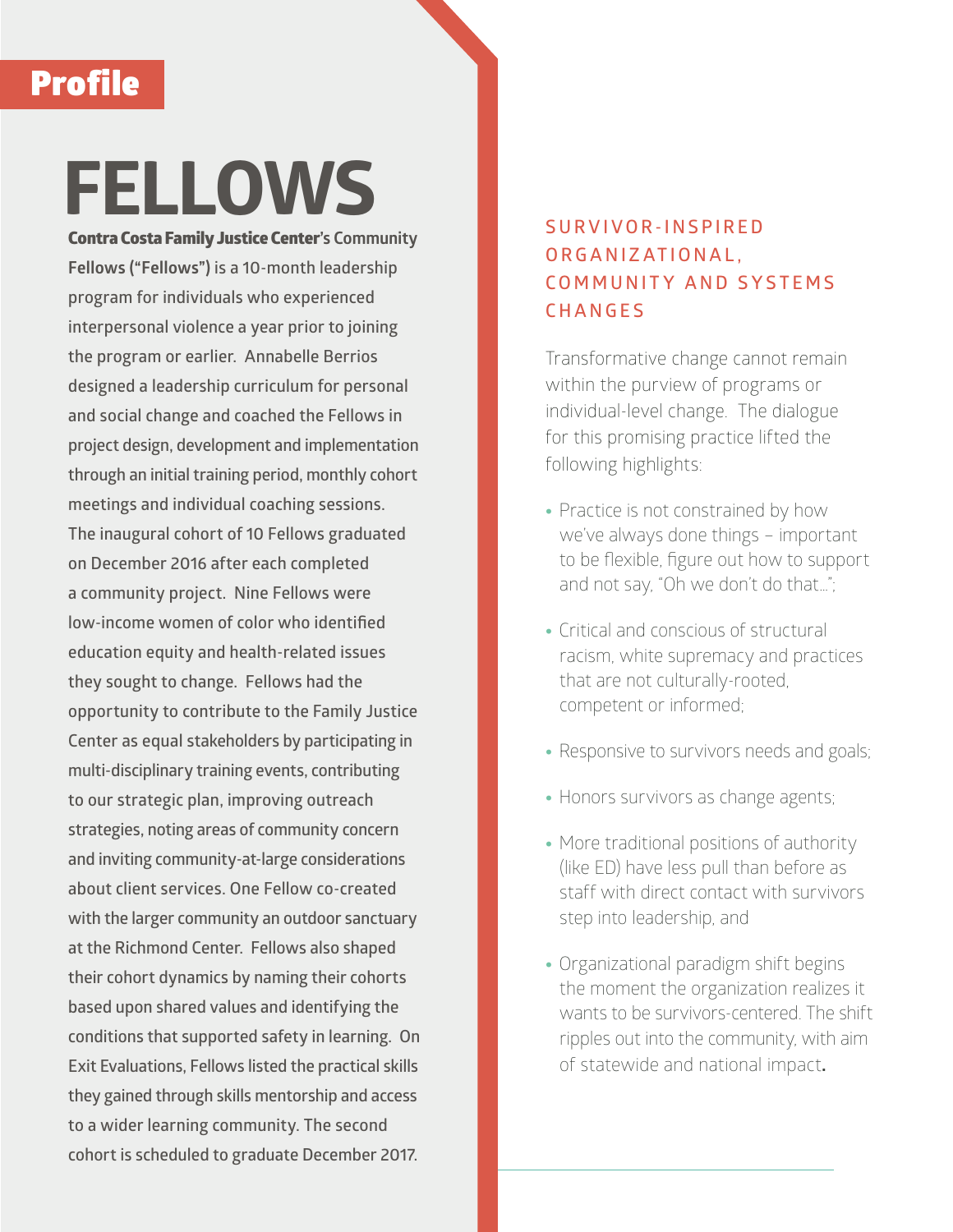## MEASURED AND EVALUATED BY…

**Movement to more** Restorative Justice **practices – Survivordefined engagement of community in resolution, which we recognize as an emergent and controversial approach that pushes against power hierarchies;**

**An increasingly wide variety of healing modalities in communities – "democratizing healing;"** 

**Distribution of responsibility for leading healing modalities (not led by one person, or one organization);**

**Focused, mobilized action organized in a network – when and how programs respond to external forces that affect survivors (e.g., immigration policy) – capturing the work that is not only about engaging folks in crisis;**

**The shift away from predominance of crisis programs to prevention programs;**

**Mobile Advocacy – how many more people are reached, and what outcomes are different in quality/ quantity, and**

**Cross-sector collaboration that is demonstrably survivor-led or survivor-inspired.**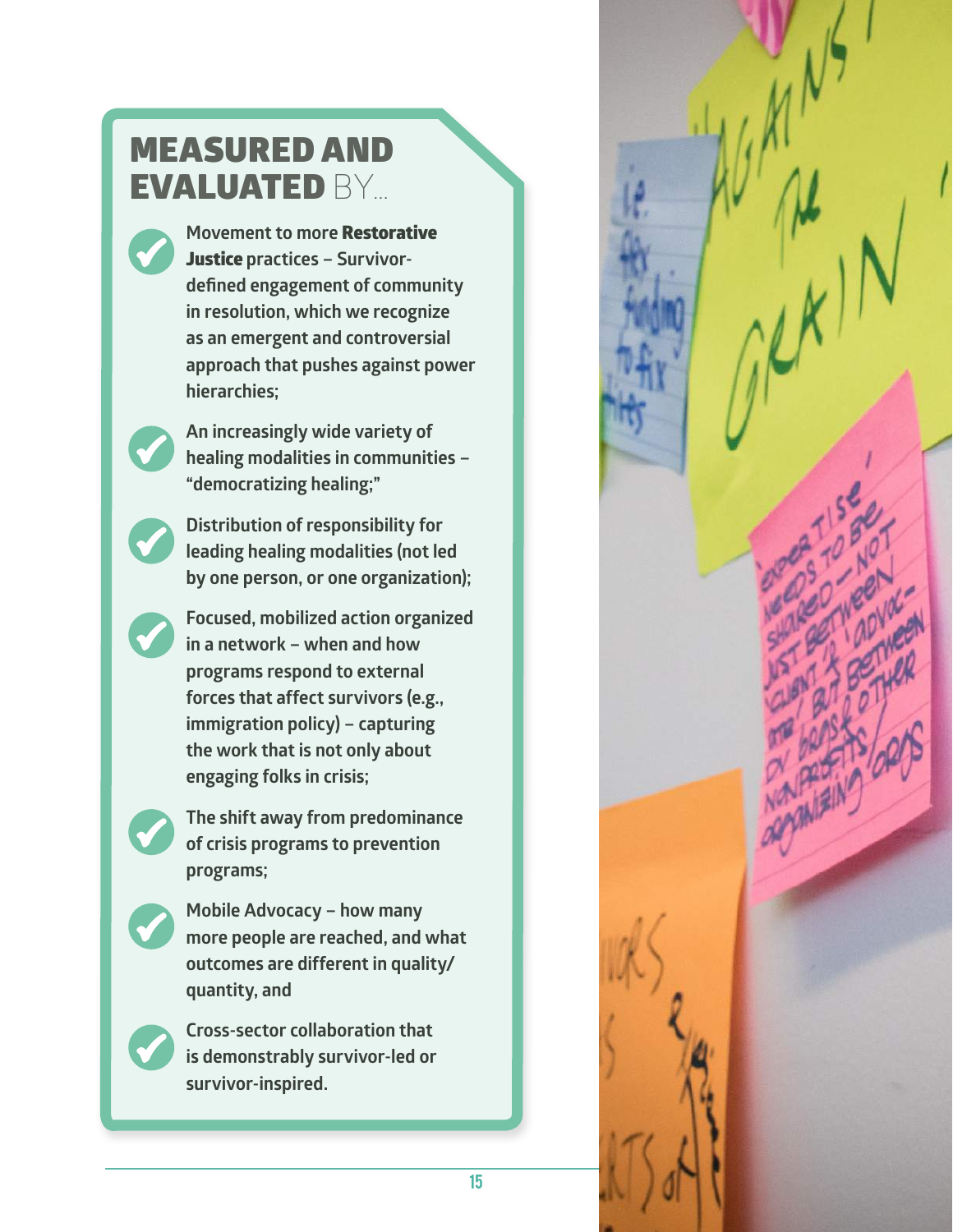# Profile

### **API-GBVThe** Asian Pacific Institute on Gender-Based Violence**'s**  Survivor Centered Advocacy (SCA) Project **was a**

**transformative journey of co-learning that generated and shared knowledge about the meaning and practice of "survivor centered advocacy" in historically marginalized communities. The project used a "research justice" framework, rejecting the transactional and extractive nature of traditional research efforts that have used community-based culturally specific practitioners as merely objects of study. Instead, this project valued and positioned practitioners as lead researchers, who hold a critical perspective that is forged through experiential understanding of SCA and its dynamics, and who, with our support, designed and implemented research projects with their own communities from start to finish. This project was unique because survivors living at the intersections and the margins were the point of departure rather than an after-thought, and because it created a pathway for deconstructing dominant frameworks by centering the experiences of historically marginalized communities rather than just including them.** 

**RAINBOW'S contribution to creating a Survivor Center, Trauma Informed Workplace: Rainbow Services continues to examine ways to find the balance between honoring the grassroots approach that started the DV movement, and the constraints imposed by our funding streams – how can we truly work in partnership with our participants in their healing journey? We believe Trauma Informed Care (TIC) brings us closer to that balance. When we first introduced the concept of trauma and its influence on survivor behavior and coping skills, we recognized that staff members were routinely frustrated with participants in our emergency shelter, and would tend towards more punitive approaches to managing non-compliance from participants. Through the process of cultivating TIC, Rainbow invested in leadership training for supervisors to build their capacity to provide reflective supervision to direct service staff. Reflective supervision supports staff in being able to identify challenges and promising practices in a safe environment. Most of Rainbow's supervisors have not had clinical training, but are invested in learning and adapting their supervision style, if it will result in improved outcomes for our participant families. Additionally, Rainbow continues to invest in ongoing training through providing monthly group reflective practice for our residential staff, quarterly all staff training, an annual all staff retreat, and an opportunity for full time staff to apply for professional development funds for individual learning opportunities.**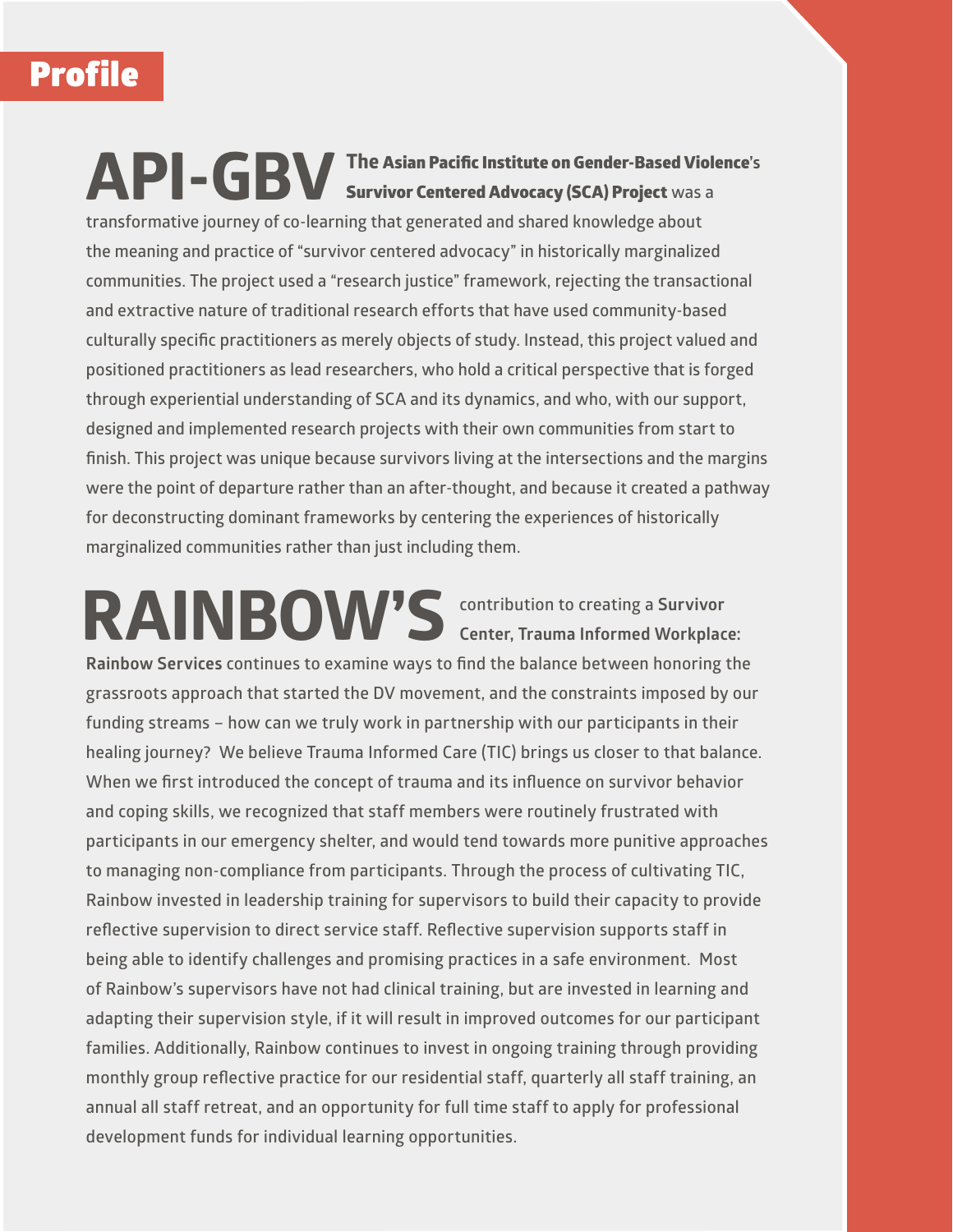### **CORE COMPONENTS OF EVALUATION**

- Holistic approach (mind, body, spirit);
- Embracing practitioners' parallel processes;
- Involving survivors into an evaluation advisory committee with real authority and power in making decisions;
- Responsiveness not directiveness;
- There is conscious, intentional adaptation or a practice of planning for change because it's going to happen;
- Landscape-mapping of resources available and networks of supports;
- Ready for emergent needs rapid response data collection and real-time learning and reflection;
- Baseline should be evolving not static;
- Quit doing what isn't working "pruning" (e.g., reorganization, redirection);
- Staff not stuck in program role staff valued and working and evolving to full potential, and
- Resources invested in staff training and professional development to meet emerging needs.

### Profile

**and S**<br> **and S**<br> **and lawyers risk when working with <b>S**<br> **and lawyers risk when working with econdary traumatic stress and vicarious traumatization present a burden that counselors, advocates, survivors of childhood sexual abuse, domestic violence, and sexual assault. While effective trauma interventions provide one option for addressing the effects of secondary traumatic stress, the focus of these treatments is typically on clinical symptom reduction, rather than a broader emphasis on healing the whole person. Unlike modern Western medicine, holistic healing is an approach that attends to mind, body, and spirit. The primary objective of this study was to pilot test the standardized procedures for delivering the Joyful Heart Foundation (JHF)'s Holistic Healing Arts Retreat and to gather preliminary data on the its effectiveness for improving wellbeing and supporting resilience. Results of an open trial of the 4-day JHF Retreat found support for improvements in stress related outcomes (posttraumatic stress symptoms, insomnia, somatic symptoms, perceived stress, depression symptoms, fatigue, general life satisfaction, burnout, secondary traumatic stress) and resilience-related outcomes (self-esteem, self-judgment, self-compassion, nonjudgment, mindful acceptance) over 3 months in a sample of 18 female counselors, advocates, and lawyers who work with trauma survivors. Study limitations include lack of a control group and small sample size.<sup>2</sup>**

<sup>2.</sup> Dutton, M. A., Dahlgren, S., Franco-Rahman, M., Martinez, M., Serrano, A., & Mete, M. (2017, March 2) A Holistic Healing Arts Model for Counselors, Advocates, and Lawyers Serving Trauma. Survivors: Joyful Heart Foundation Retreat. *Traumatology*. (Abstract)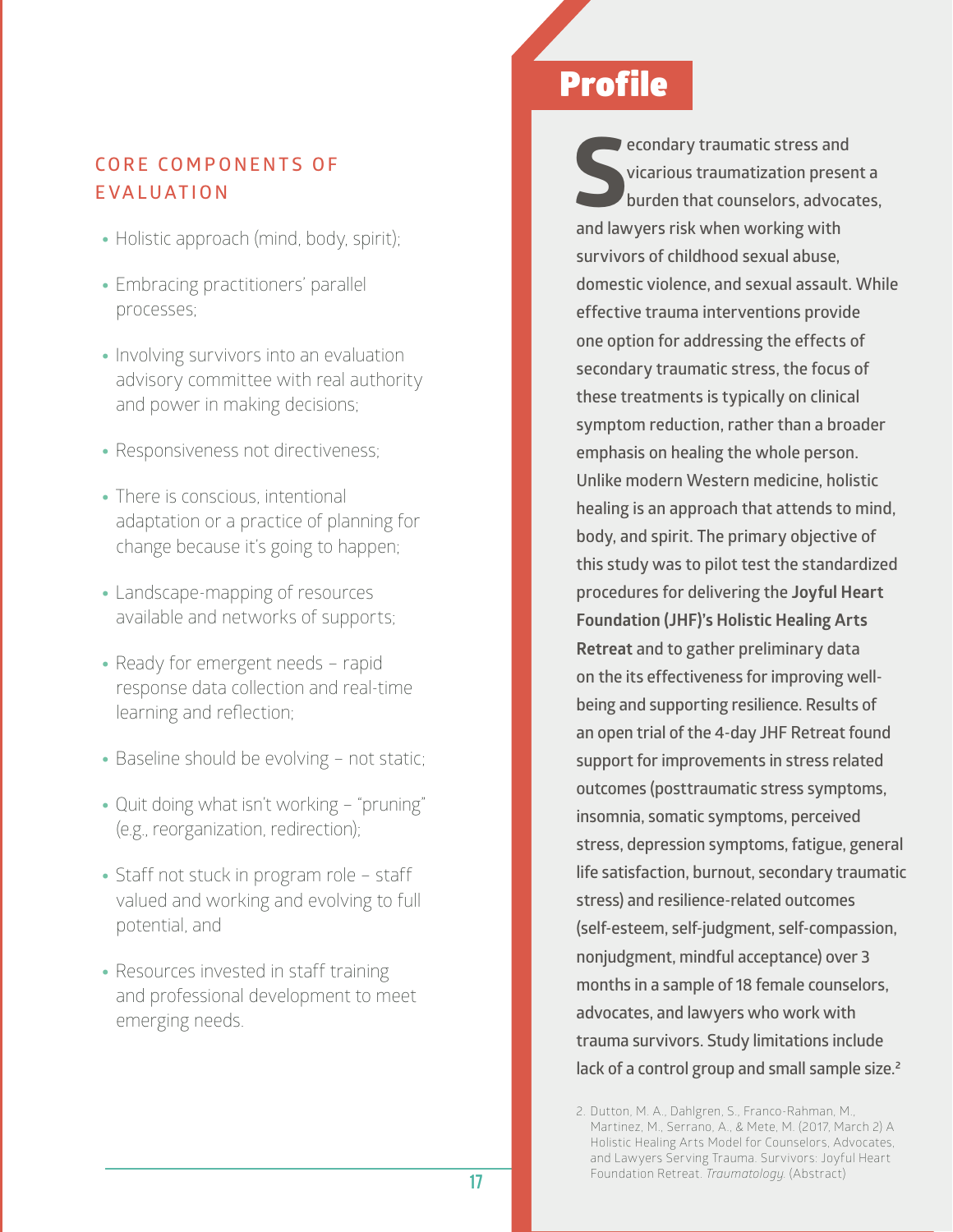### **SUMMARY OF AGAINST THE GRAIN APPROACHES WITH WAYS TO MEASURE/EVALUATE**

|                                                                                        | <b>Example</b><br><b>Practice(s)</b>                                                                                                                                                                                                                                              | "Against the Grain"<br><b>Approach</b>                                                                                                                                                                                                                                                                                                                                                                                                 | <b>Ways to Measure/Evaluate</b><br><b>Against the Grain Approaches</b>                                                                                                                                                                                                                                                                                                                                                                                                                                                                                                                                                                                                                                                                                          |
|----------------------------------------------------------------------------------------|-----------------------------------------------------------------------------------------------------------------------------------------------------------------------------------------------------------------------------------------------------------------------------------|----------------------------------------------------------------------------------------------------------------------------------------------------------------------------------------------------------------------------------------------------------------------------------------------------------------------------------------------------------------------------------------------------------------------------------------|-----------------------------------------------------------------------------------------------------------------------------------------------------------------------------------------------------------------------------------------------------------------------------------------------------------------------------------------------------------------------------------------------------------------------------------------------------------------------------------------------------------------------------------------------------------------------------------------------------------------------------------------------------------------------------------------------------------------------------------------------------------------|
| <b>CULTURE AND</b><br><b>PRINCIPLES OF</b><br><b>HEALING AND</b><br><b>NONVIOLENCE</b> | • Mindfulness<br>» Meditation<br>» Awareness<br>» Being<br>present<br>• Cultural<br>practices<br>that support<br>healing<br>» Music/dance<br>» Art<br>» Poetry<br>• Mujeres<br>healing circles<br>• 1-on-1s that<br>bring people<br>together in<br>relationship<br>• Storytelling | • Survivors define<br>successful outcomes<br>• Sharing stories when<br>willing<br>• Trauma informed<br>care<br>• Positive self-care<br>practice choices<br>• Help people<br>(survivors and staff)<br>self-regulate as they<br>share their stories<br>• Activate creativity -<br>safety and learning<br>through innovative<br>ways (e.g., arts)                                                                                         | • Survivors report that they are recognized<br>as having expertise, value; that their<br>experience and voice matters<br>• Survivors report that they have<br>opportunities to offer support to others as<br>they share experiences<br>• Demonstration in comparison to other<br>programs that survivors learned and used<br>more healing practices, that these practices<br>provided more wellness for longer periods of<br>time, that they were able to go at their own<br>pace, with choices that encouraged the use<br>of their whole selves<br>• Changing narrative of supports vs. harms,<br>from victim to non-victim<br>• Change in individual stress levels (pre/post)<br>• Changes in daily quality of life (through self-<br>report and observation) |
| <b>SURVIVORS</b><br><b>AS</b><br><b>EXPERTS IN</b><br><b>THEIR OWN</b><br><b>LIVES</b> | • Enchando<br>Pa'lante                                                                                                                                                                                                                                                            | • Survivors speak on<br>their own lives, are<br>not spoken for<br>• Survivors define<br>success and tell us<br>what they need<br>• Staff are not "the<br>experts," but have<br>some expertise to<br>share<br>• Democratizing<br>knowledge - build<br>the learning about<br>what works with<br>survivors<br>• Survivors not exploit-<br>ed for policy wins<br>• Belief in survivor's<br>ability to make right<br>choices for themselves | Through observation or self- report survivors:<br>• Feel seen and valued as whole people<br>• Are able to take back their power<br>• Can exercise self-agency<br>• See organization culture as "We are not<br>here to 'fix' you"<br>• Encounters with staff are non-judgmental,<br>that there is no right/wrong solution<br>· Identify goals that are focused upon self-<br>determination and self-sufficiency                                                                                                                                                                                                                                                                                                                                                  |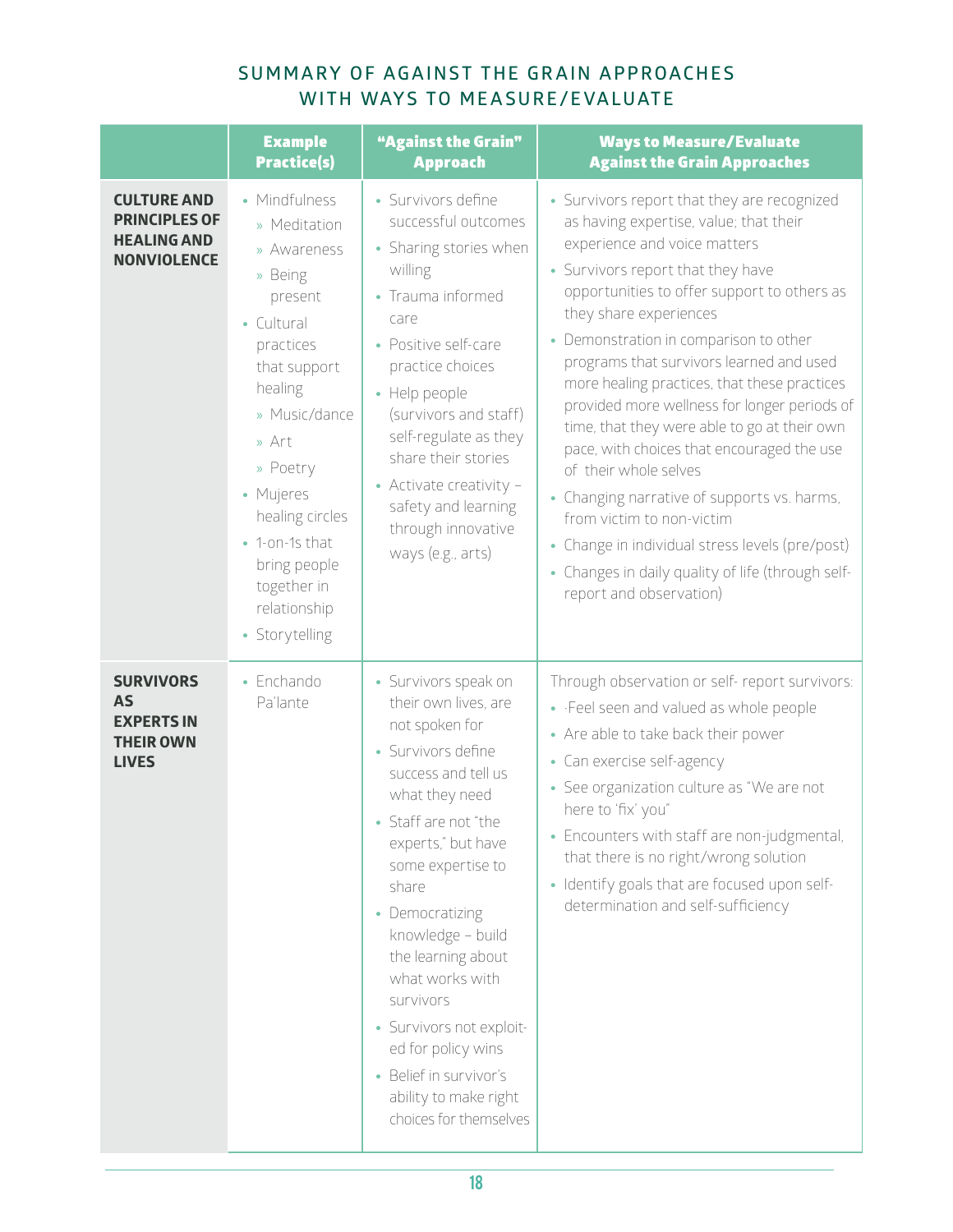|                                                                                                                                       | <b>Example</b><br><b>Practice(s)</b>                                                                                                                                                                                                                | "Against the Grain"<br><b>Approach</b>                                                                                                                                                                                                                                                                                                                                                                                                           | <b>Ways to Measure/Evaluate</b><br><b>Against the Grain Approaches</b>                                                                                                                                                                                                                                                                                                                                                                                                                                                                                                                                                                                                                                                                                                                                                                                                                   |
|---------------------------------------------------------------------------------------------------------------------------------------|-----------------------------------------------------------------------------------------------------------------------------------------------------------------------------------------------------------------------------------------------------|--------------------------------------------------------------------------------------------------------------------------------------------------------------------------------------------------------------------------------------------------------------------------------------------------------------------------------------------------------------------------------------------------------------------------------------------------|------------------------------------------------------------------------------------------------------------------------------------------------------------------------------------------------------------------------------------------------------------------------------------------------------------------------------------------------------------------------------------------------------------------------------------------------------------------------------------------------------------------------------------------------------------------------------------------------------------------------------------------------------------------------------------------------------------------------------------------------------------------------------------------------------------------------------------------------------------------------------------------|
| <b>SHIFTING</b><br><b>POWER-</b><br><b>HONORING</b><br><b>SURVIVORS'</b><br><b>VOICES AND</b><br><b>CHOICES</b>                       | • Contra Costa<br>Family Justice<br>Center Fellows                                                                                                                                                                                                  | • Survivor strengths are<br>activated in the process<br>- dependency is not<br>encouraged<br>• Starting where survivors<br>are<br>• Services and supports are<br>a response to survivors, not<br>the other way around<br>• Sharing power and<br>responsibilities                                                                                                                                                                                 | • Co-created agreements<br>» Program creation/evaluation<br>» Groups<br>» Policies<br>» Cohort dynamics<br>• Clarity about what decisions are<br>negotiable and what decisions are not.<br>• Exit evaluations listing practical skills<br>gained<br>• Self-assessments, such as General<br>Self Efficacy, Leadership Self Efficacy/<br>Functional Leadership Activities<br>• Design, completion and implementation<br>of self-designed community projects on<br>community issues they seek to change<br>• Participation in multi-disciplinary<br>training events<br>• Contribution to strategic plan and to<br>policies and practices<br>• Networking access to countywide systems<br>representatives and service providers<br>• Reported sense of belonging to larger<br>community and continuous participation<br>over time, continuing to participate even<br>past program completion |
| <b>SURVIVOR-</b><br><b>INSPIRED</b><br><b>ORGANIZA-</b><br>TION,<br><b>COMMUNITY</b><br><b>AND</b><br><b>SYSTEMS</b><br><b>CHANGE</b> | • Restorative<br>Justice<br>• Programs like<br>Housing First,<br>DV adaptable<br>to where<br>clients are (not<br>cookie cutter)<br>• Forward<br>Stance that<br>integrates<br>physical<br>movement,<br>awareness<br>of energy,<br>rhythm and<br>flow | • Flexible, figure out how to<br>support and not say, "Oh we<br>don't do that"<br>• Critical and conscious of<br>white supremacy<br>• Responsive to survivors<br>needs and goals<br>• Honor survivors as change<br>agents<br>• More traditional positions<br>of authority (like ED) follow<br>lead of staff with direct<br>contact with survivors<br>• The shift ripples out into<br>the community, with aim of<br>statewide and national impact | • Movement to more Restorative Justice<br>• Wider variety of healing modalities in<br>communities - "democratizing healing,"<br>• Distribution of responsibility for leading<br>healing modalities<br>• Focused, mobilized action organized in a<br>network -not only about engaging folks<br>in crisis<br>• The shift away from predominance of<br>crisis programs to prevention<br>• Mobile Advocacy - how many more<br>people are reached, and what outcomes<br>are different in quality/quantity<br>• Cross-sector collaboration that is<br>demonstrably survivor-led or survivor-<br>inspired                                                                                                                                                                                                                                                                                       |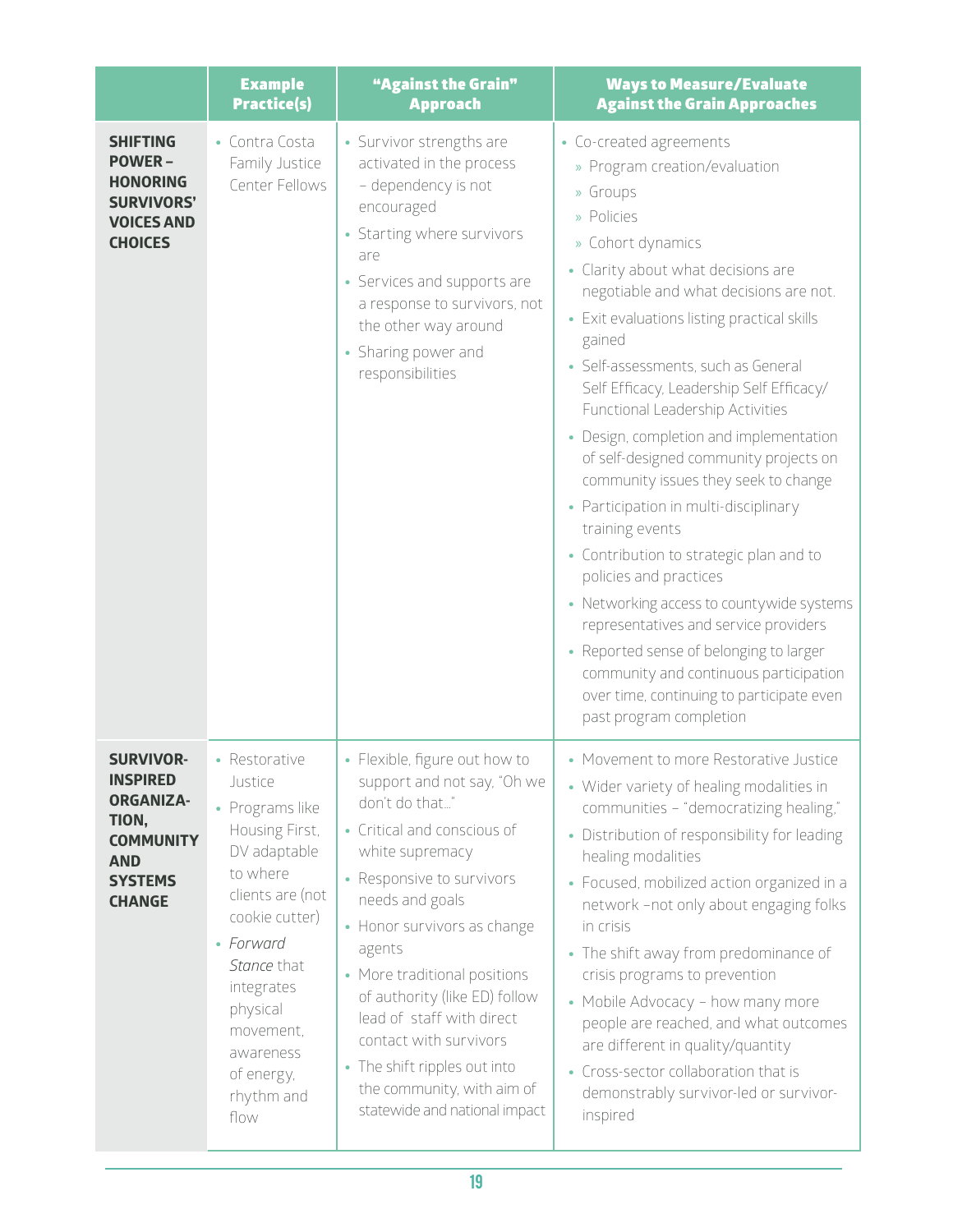### Implications for The Field - Acting on Our Learning for The Work and For Learning Circles

In addition to the content insights described above, the learning circle revealed five important implications for us and others who do (or want to do) survivor-centered practice. The first two are about "The Work" centered on survivors and the other three are about Learning Circles:

### **1. DEFINE WHAT TO MEASURE A N D S H I F T I N G E VA L U AT I O N PARADIGMS**

In the last ten years, there's been an increasing and explicit demand that mental health and DV organizations implement evidence-based practices (EBPs). While we support the articulation of what works, we challenge EBPs with important questions such as: who's in the room when the "evidence" was created? When the success outcomes were decided? Were people of color in the sample proportional to the size of the survivor population? To what extent were LGBTQ members in the evidence pool? What about immigrants with mixed status families? Young people?

Moving to a generative mindset requires accepting that DV is by nature an intersectional field. Survivors live multiple identities, realities and have multiple stories. We need to hold intersectionality

in our dialogues about evaluation paradigms. We need to hear from survivors what they hold to be critical in the evaluation of their own progress. In short, we accept complexities to be truth, and in that vein, we approach or embrace evaluation with the rigor and excitement this truth deserves as we look complexities in the face.

In the learning circle, the discussions of promising practices and useful measurement and documentation of these practices were experienced as integral, co-mingled parts of the work. This has not been the common experience of the facilitators (who both have evaluation expertise) in similar settings. Everyone who participated in the learning circle is acutely aware of the need to better operationalize, measure and demonstrate the effectiveness of their practices. Everyone who participated assumes responsibility for the difficult evaluation work involved, of getting past outputs and typical individual change measures in knowledge, attitude or behavior of only the survivors to more transformative measures at multiple levels (e.g., individual, organizational, inter-organizational).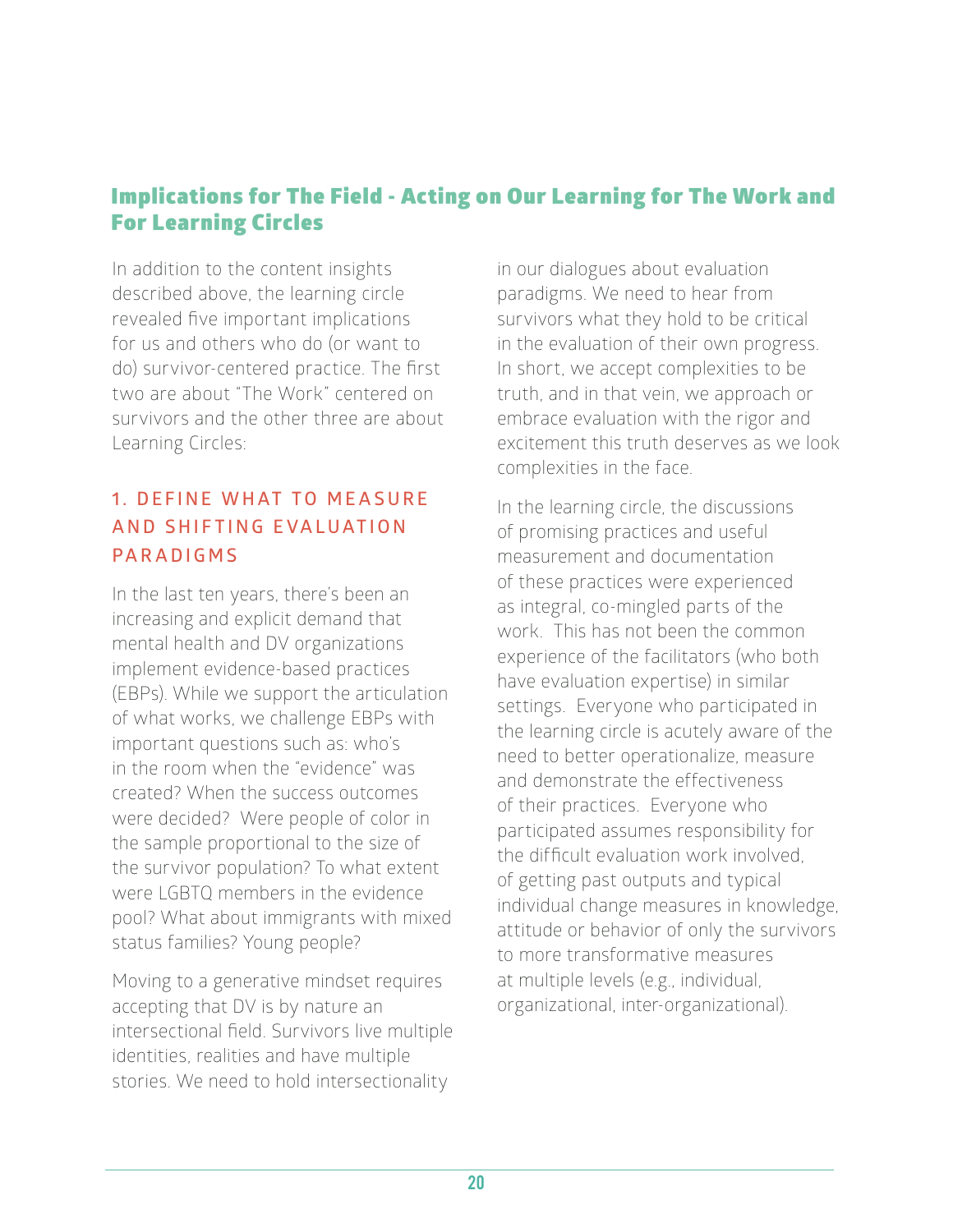### **2 . H O N O R T H E PA R A L L E L P R O C E S S E S : H E A L T H E HEALERS**

Practitioners and survivors are a team. It's not an "us vs. them" duality. Honoring the work that practitioners do will strengthen organizational sustainability from a human resource standpoint. Funders, on the whole, have not given practitioners the recognition or resources to heal, process the secondary and vicarious trauma they face and hold as they stand alongside survivors. This needs to change so there's more balance, less burnout, more sustainability.

### **For Learning Circles:**

### **3 . PA R T I C I PA N T S - T H E " W H O " MATTERS AND, IT'S NOT FOR EVERYONE**

Who does this work matters and who is in the Learning Circles matters. The transformative models of putting survivors at the center of their own healing is not for everyone. It requires a tremendous level of vulnerability that allows for deep human connections. It requires doing the work and listening with utmost humility. It requires a commitment to sharing power, and working from a place of "power with,"

and not "power over." Transformation is a two-way process, as practitioners are transformed alongside survivors. This work requires a commitment, and even a fierce and at times exhausting struggle to constantly grow and change in an open system where new information necessitates new responses. Not everyone is cut out to work in these ways.

### **4 . E N G A G E F U N D E R ( S ) A S A CO-LEARNER IN THE ROOM**

As the initiating foundation staff member, Lucia's participation in the group could have been stifling for the participation of the practitioners, who are all Blue Shield of California Foundation grantees. Indeed, the facilitators discussed the costs and benefits of her participation in the planning stages, given previous experiences with similar learning projects. Agreeing among all participants upon her willingness to engage as an equal while at the same time stepping back or out whenever the group requested it, we went forward. Lucia did in fact show up as an equal participant. There was not a time that the other participants requested that Lucia step out or back; in fact, the one time Lucia thought she ought to step back and said so, other participants insisted that she remain because "she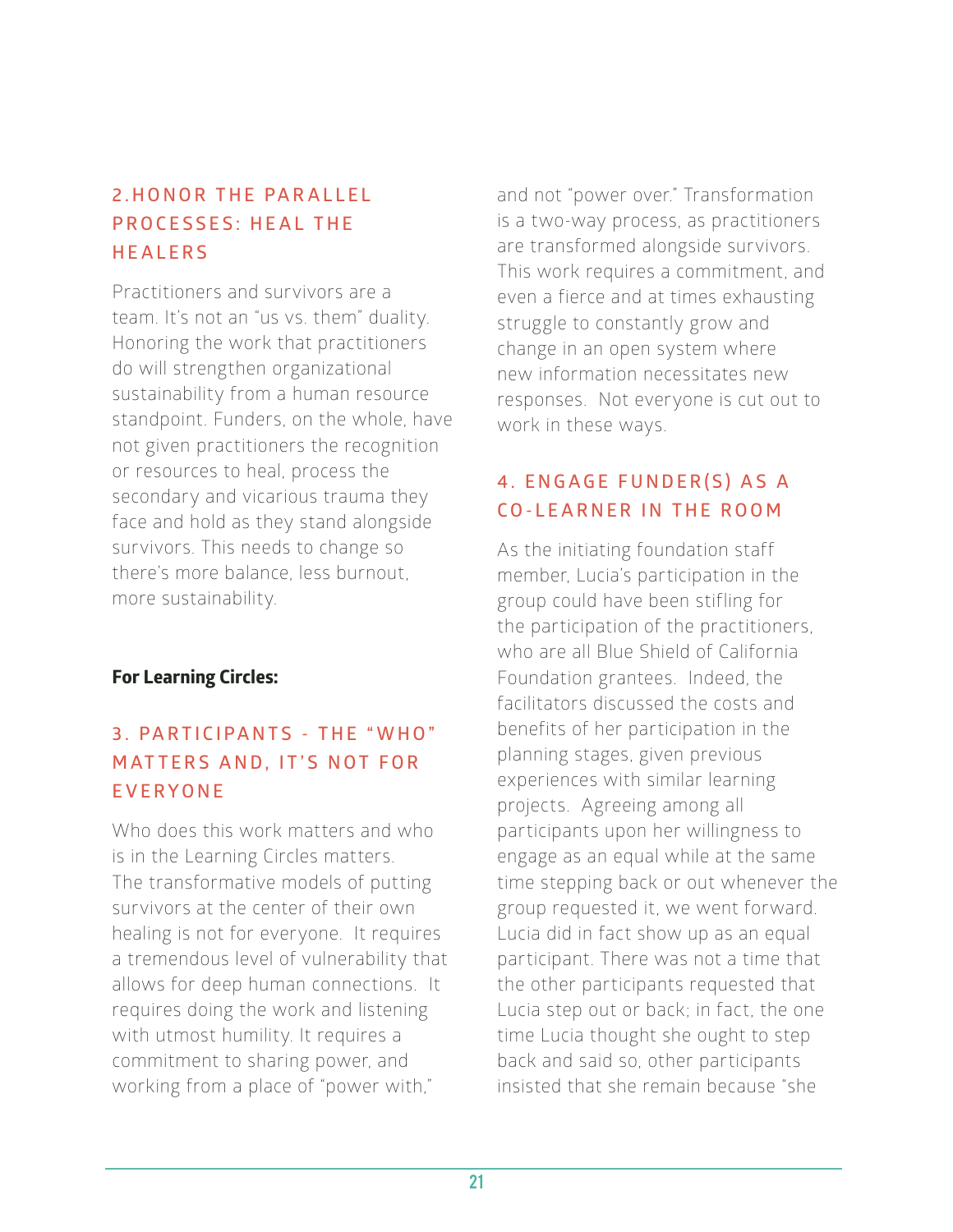was a participant just like everyone else in the room." In lifting this point, we want to be clear that not every funder would be invited to such a learning circle if grantee partners were given the choice. Indeed, the group bemoaned the realization that it is the rare funder who would show-up as Lucia did in the space. This kind of learning circle is only for the funder who by their own experience or characteristics has the humility, head and heart curiosity, and openness to share, to be vulnerable and to learn as a peer.

#### **5. CO-CREATION**

To ensure ownership and engagement, the Learning Circle purpose, outcomes and process need to be co-created and coowned by everyone before launching. In this case, BSAV staff initiated the idea of the Learning Circle. BSAV staff identified a consultant to guide the co-creation process as well as the facilitation. For this Learning Circle, the consulting team turned out to be a great fit for the Circle participants to optimize co-creation, co-ownership and the learning journey; this may not always be the case.

### Recommendations to the Field

The primary purpose of the learning circle was to lift the survivor-centered practices that distinguish what the participants describe as "against the grain" principles and approaches, in practice and in evaluation. These common practices, once identified, can provide the understanding that promotes more intentionality in what works to improve more, better and longer-lasting survivor success. The group of practitioners assembled concluded the circle process with a strong desire to continue to learn together and become more articulate, persuasive and outcomesfocused about the power of their practice in fostering transformative change for

survivors and for the organizations who work with them.

Beyond sharing the learning with other interested stakeholders, we lift up the following three recommendations to strengthen the power of learning and broaden the field's promising practices:

**1.** Invest more in peer-learning and sharing such as learning circles. These kinds of investments can lead to refined practice and evaluation tools as well as to the deepening mutually supportive community of practitioners who do this demanding work.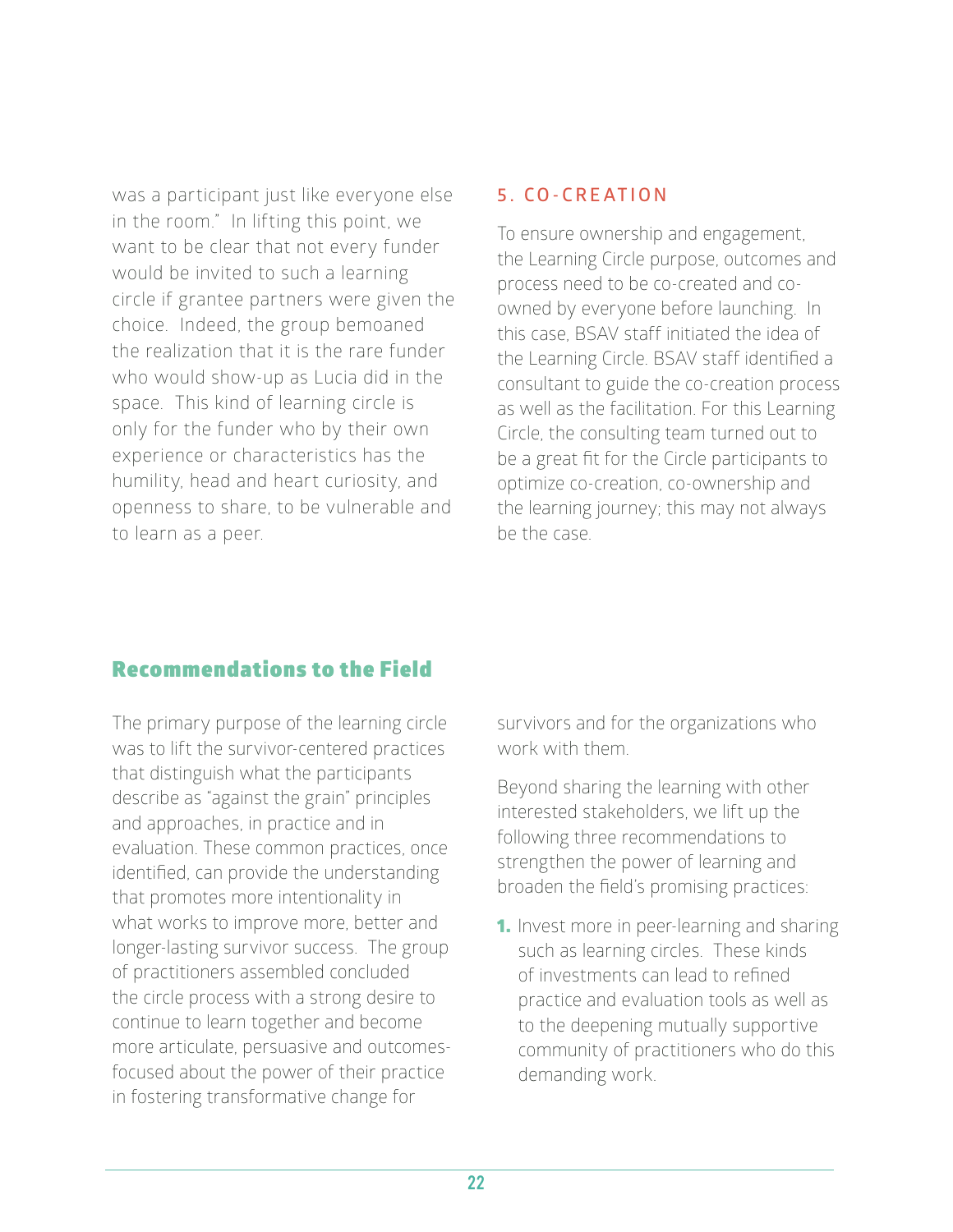- 2. Invest in forums for survivors to meet in a learning community, sharing concrete tools and healing experiences. Survivors, in ways similar to practitioners, can further hone their expertise and healing with opportunities to learn about and practice what works in their own learning spaces. In addition, survivors are their own champions in articulating what works and arguably more powerfully than anyone who would speak for them.
- **3.** Encourage funders to participate in learning forums with practitioners and survivors as co-learners. For systems

and policy change to happen, decisionmakers who are policy advocates, institutional executives and funding executives must be involved in the learning. It may be unrealistic to ask practitioners to name the concrete "what" and "how" for systems change or institutional reform. Practitioners speak from their experience. What unites all of us in the system are the principles that are at play regardless of level or position. Perhaps a concrete next step would be to ask high-level decisionmakers to address the question: "what are concrete examples of what it looks like to be survivor-centered in the systems-change realm?"

**46** When we center the survivor, we have<br>to adapt our work. We can't fulfill every to adapt our work. We can't fulfill every need that comes up. But they will shed light on where they want to go. The art of balancing all of the pieces needed for their safety and their family's safety without me being in the way as the advocate was a place of learning. As advocates, we bring a lot of baggage, too."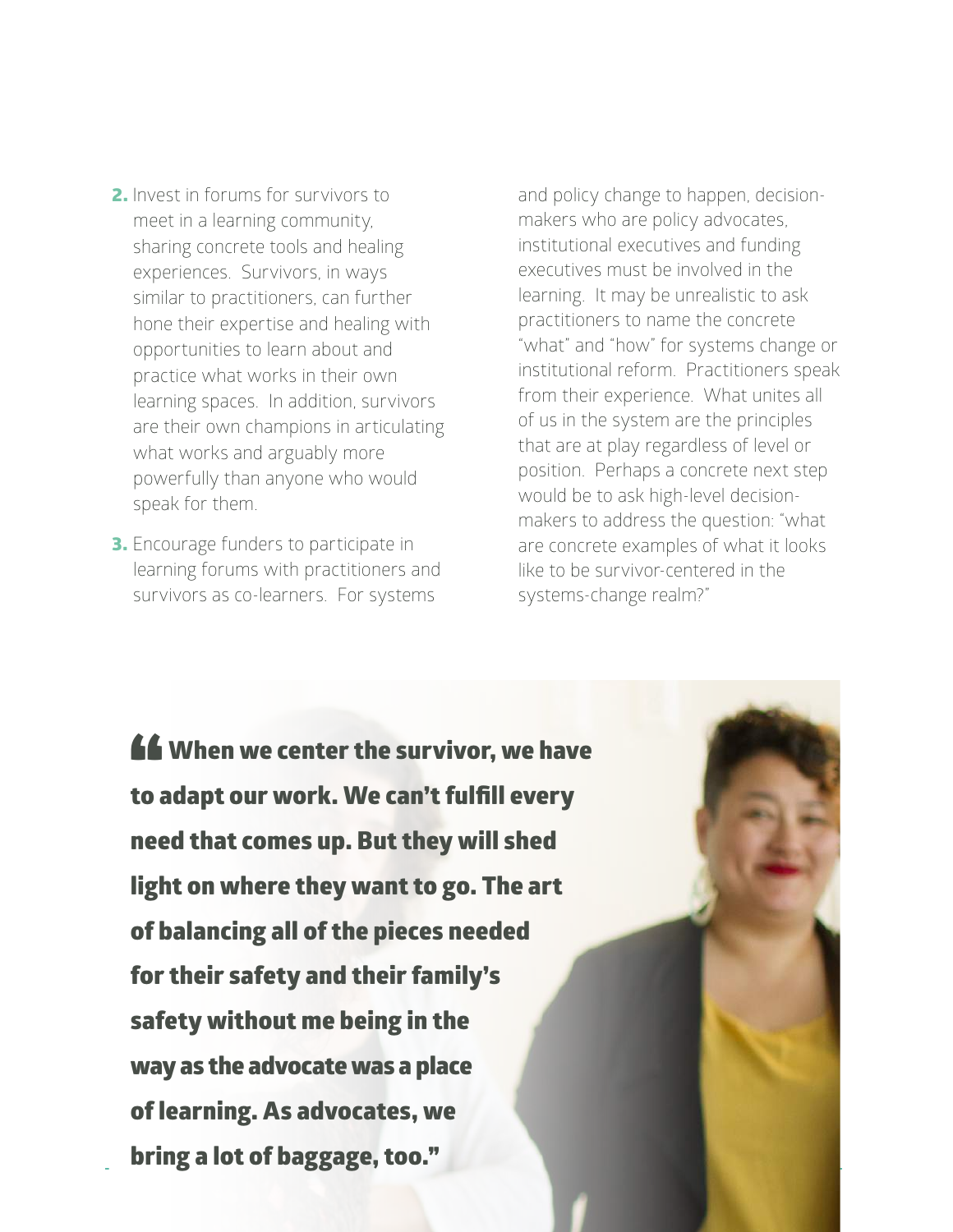### Appendix A: Learning Circle Process Description

The facilitators of the Learning Circles, Shiree Teng and Audrey Jordan, began in early stages of planning by conducting 1-on-1 conversations with each of the ten organizations invited to participate. These conversations elicited what would be the priority learning topics and goals of the participating organizations. In addition, the goals and priority learning topics for the funder, Lucia Corral Peña from The Blue Shield Foundation of California, also informed the design of the Learning Circles. From the conversations, it was determined that:

- Four half-day convenings, approximately every other month, would occur
- The first convening would be held at The California Endowment, Oakland offices
- The convenings would build upon each other, focusing upon the key components of survivor-centered practice and measuring what works for survivor-centered practices
- Ample time and space would be preserved for sharing learning, co-design and co-creation

As the learning circles commenced, eight of the ten organizations (including the funder who participated as a peer) in the learning circles (see Attachment 1 for brief descriptions).

Following is a brief summary of the learning circle convenings as they occurred:

• The first learning circle was held at the California Endowment in October 2016; however it was determined at that session that the remaining convenings would be hosted at one of the participating organizations alternately in the southern California and Bay areas. This first convening was designed with the intention of all participants leaning more about each other's practices, and what specifically each would hold-up as a practice about which they were most proud (as relates to survivor-centered, strengths-based approaches). In addition, topics were prioritized for future convenings, and agreements regarding meeting dates, locations and opportunities for participants to lead or co-lead parts of future agendas were made. Importantly, the circle opened with space for self-care and sharing; Joyful Heart staff led a modified version of their healing circle practice called "Heal the Healers" setting a tone for deep engagement, trust-building and sharing.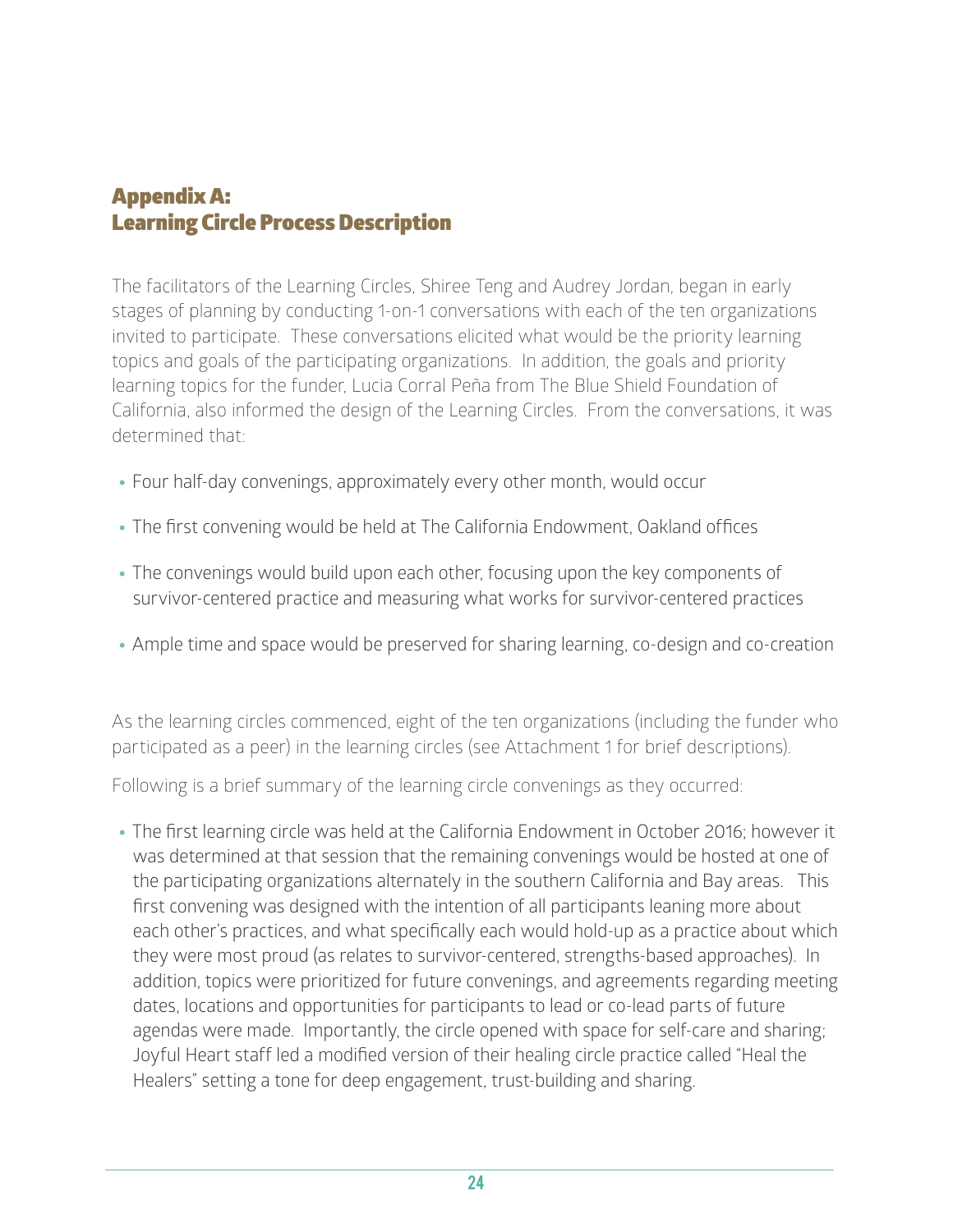- The second learning circle was hosted by Rainbow Services in San Pedro, CA. In this convening, the group focused upon elements of survivor-centered practice and approaches to assessing the value and impact of these practices. During the circle conversations, we identified a set of themes or categories for exemplary survivor-centered practice, and for the evaluation of these practices. We ended with the Touchstone project, which was created by A Window Between Worlds, and art organization focused on using art to heal from trauma. The Touchstone project is offered as a way to connect deeply with yourself and with each other. These small pieces of art are a reminder of our strength and connection in the face of challenges. They help us understand that we are not alone in creating positive change. The Touchstone Project allows for the creator to take time to reflect on their needs and strengths, to have a symbol of grounding. Much like we teach our participants about self-regulation, we need to be aware of our own regulation. Touchstones are a great way to regulate and focus as we ground ourselves in this work.
- The third learning circle was hosted by Contra Costa Family Justice Center in Richmond, CA. In this convening the group developed a model for survivor-centered services that requires safety as foundational, but not sufficient, for change.
- The fourth learning circle, hosted by Joyful Heart in Pasadena, CA, was a pulling together of all that the group learned and want to share with the field about the critical importance of survivor-centered practice, what it is, and how to assess its impact – both on the lives of program participants who experienced domestic violence, and on the organizations providing resources and supports to them. The monograph is the result of our collective and co-created learning. The experiential activity was The Clinic, a real-time, 25 minute structured process for peer feedback in solution-seeking for a current issue or challenge in the work. It was highly productive and supportive time spent, for the three practitioners who presented their scenarios as well as those who provided feedback. The funder was unable to join for this last circle due to illness.

Significantly, throughout the course of the learning circle convenings as well as within the convenings, the facilitators cultivated the space for co-design and co-learning; the facilitators assumed the responsibility for both staying focused on the goals of the convenings and supporting the flexibility to adapt the agendas to incorporate the evolution of learning in real time. For example, although the agenda for the second learning circle divided the session such that one part was about survivor-centered promising practices the other a focus on evaluation, the conversations were more fluid, going back and forth between practice and measurement/documentation because the experience of doing the work actually happens in this "learn-by-doing" manner.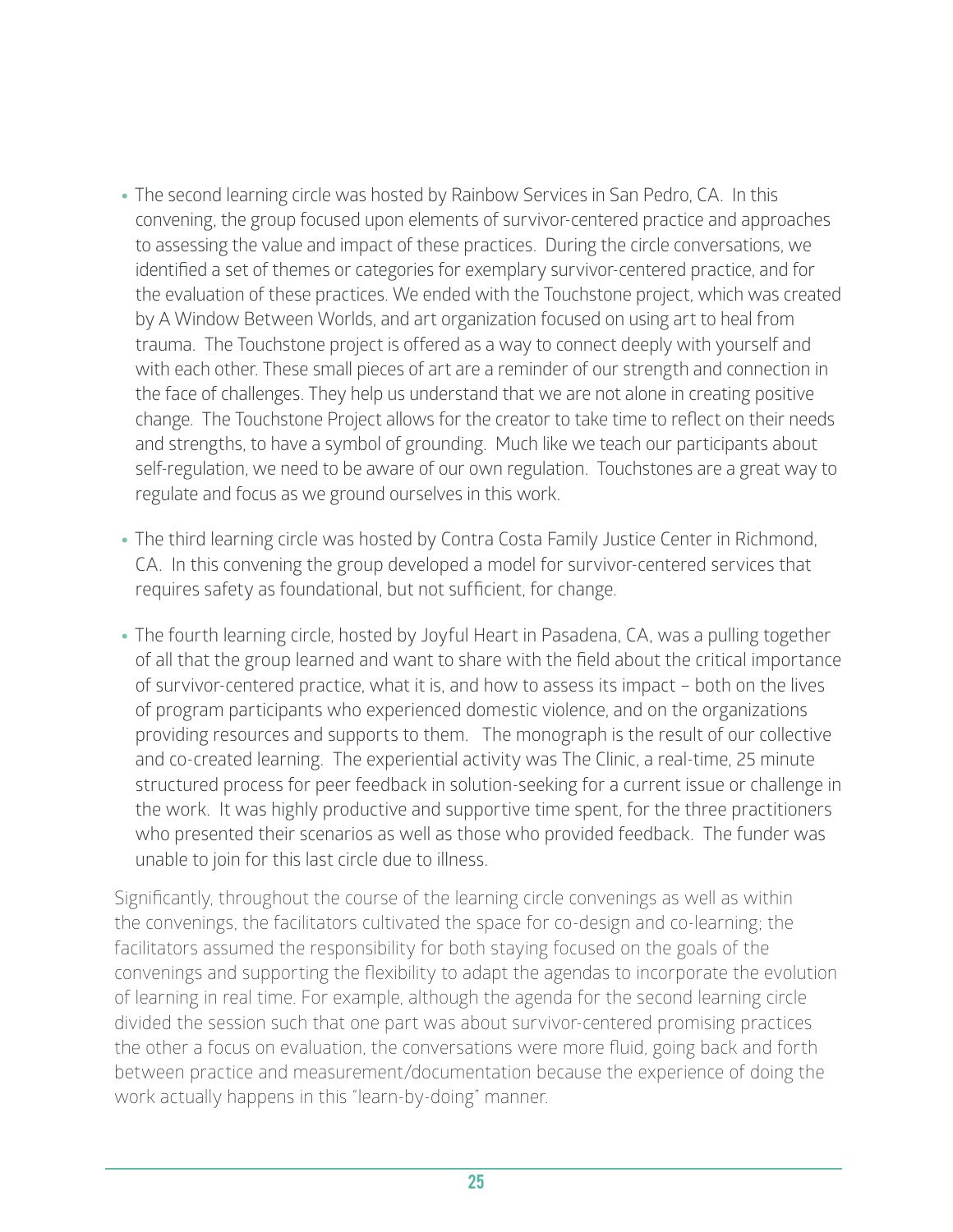### AppendixB: Parting Comments: Something New, Something Affirming; Something To Explore Further

### **SOMETHING NEW**

- New connections, new people to call to have to support and to support
- Clinic as a tool I can use in my meetings with staff and with clients
- Complexity how you navigate it rather than avoid it
- This learning space has been so rare and powerful. My first time in such a space where you build relationships and get shit done!
- I was at a point of burn-out. This group has grounded me and inspired me to go on.
- The validation and common experience with peers that will now be a community of support.
- Solving problems the opportunity to pull our collective hearts and minds together to learn and pull into a powerful package that we and others can use.
- When I first started in DV I felt this awful competitiveness here we have a shared goal and mutual support – such a wonderful relief.
- Appreciative of the funding for this kind of work this is really big and new, and worth every dollar.
- Glad to be part of an authentic shift to the real work that needs to be done thank you to BSFC.
- Reconnected with folk I haven't seen in a long time so appreciative.
- This experience gave me a needed reminder of the excitement of collaboration with people who have the constitution to do THIS work.
- Rejuvenated, grateful and connected.

### **SOMETHING AFFIRMING**

• I need to have more transparency with my organization about where we stand – hard to do but it is the right thing to do and soon.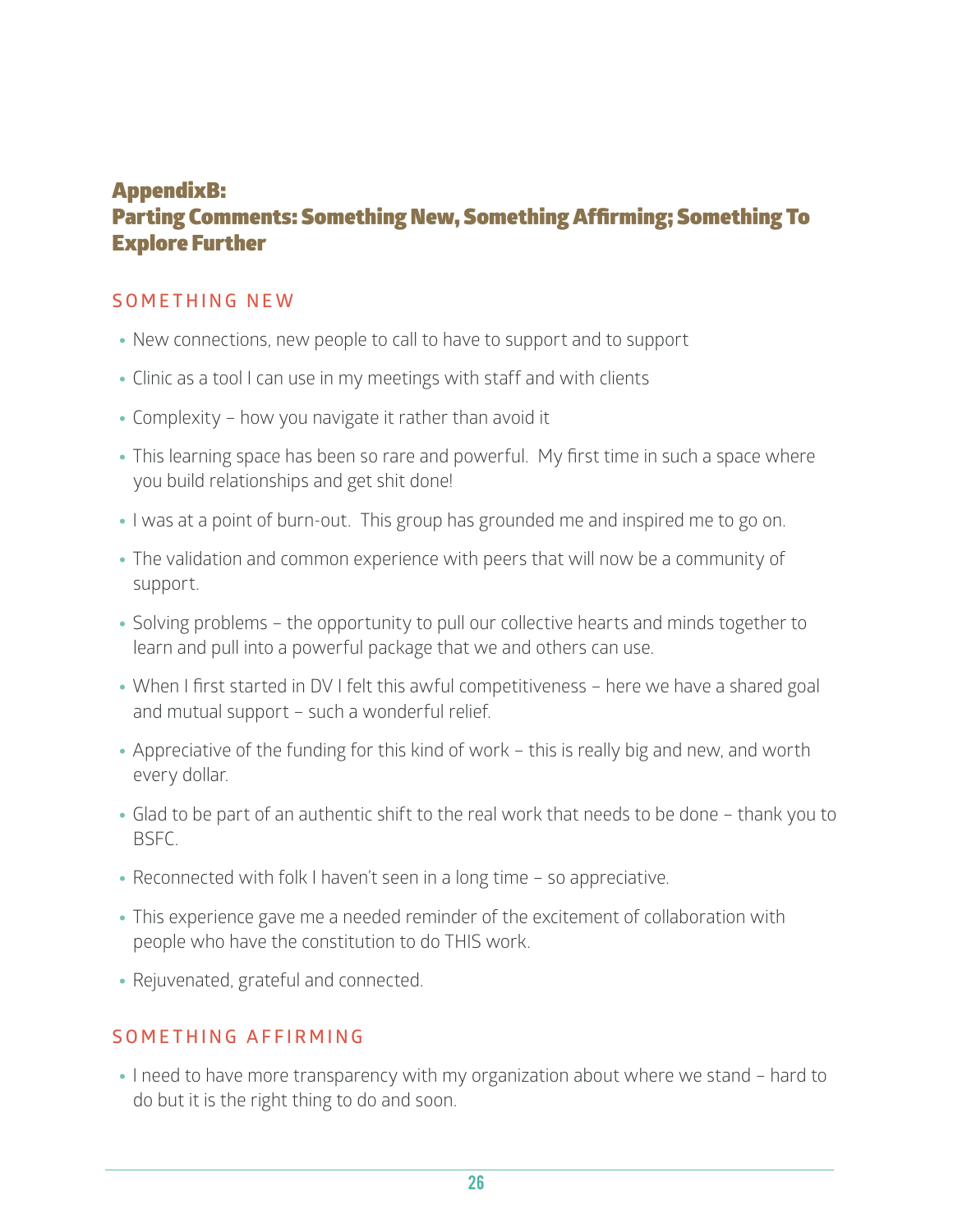- I didn't feel like the only one like I usually feel!
- Collaboration is where it's at this was affirmed for me.
- I NEED the collaboration we've had in this space a support system with leaders who know what I go through.
- Creative tension between planning and responding: strategic planning is an oxymoron.
- We do these kinds of kick-ass things DESPITE all that comes at us and our clients.
- Hopeful appreciate that BSFC wants to hear from us. Maybe other funders should too?
- Sisterhood. Haven't felt it in years.
- Realizing we all haven't figured it out, but we're getting there. It is not like I am missing something.
- Restful for a little while I didn't feel like I was swimming against the tide and not exhausted trying to do it. It was like spa time.
- This group exists!
- Not so much about what's not working this group lifts-up that there is a lot that is working.
- We need to keep meeting!
- I am not alone. We're all keeping the torch lit.
- Safe harbor.

### **SOMETHING TO EXPLORE FURTHER**

- How do I prove the good work I am doing (and there are evaluators in the room I can work with)
- How do we continue and expand?
- How do we have resources to promote more self-care that is needed among us, and for our clients?
- How to challenge power dynamics at my own agency and stay focused on getting the work done?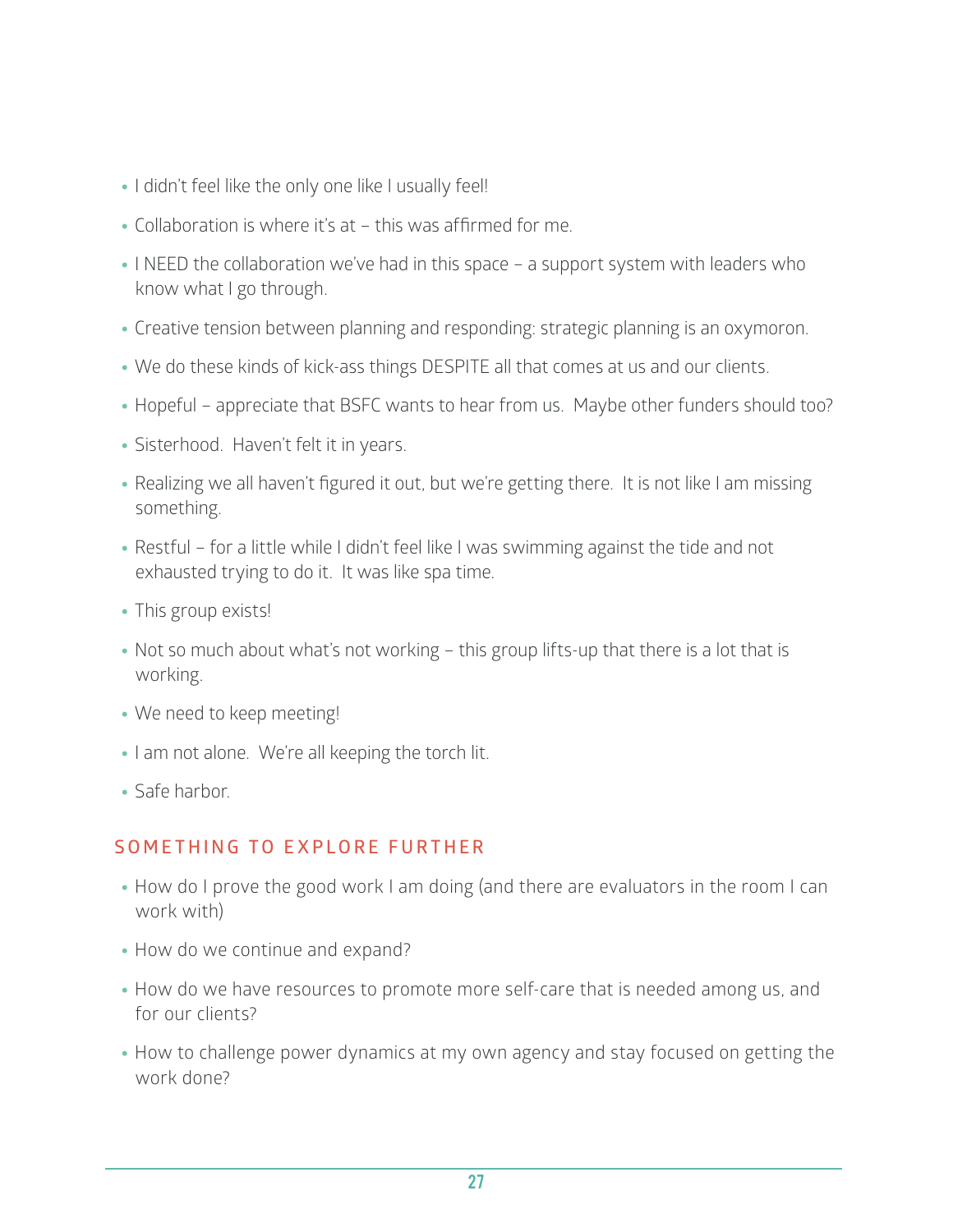- Who is hosting the next meeting? We don't need funds to make it happen how do we keep the momentum going?
- Need more of these kinds of opportunities how do push for them and get the resources to do THIS work?
- How do we bring this learning circle to our own agency to our staff and clients?
- I realize the need to work on myself so that I am better with others.
- Really concrete ways for us to keep meeting let's identify and keep it going.
- What learning can I take back to my organizations? Probably the Clinic tool.
- I'll host (Kate). What can we do together? We can invite each other to activities we're a part of or will be hosting (like Bollywood Dancing)
- I am thinking about people I can connect you all to, including me. Wanting to shake it up with you – I understand 3 is critical mass, so you, me and one other person/org!
- How to facilitate connections using our platform how do we bring you all in and capitalize?
- Supervision reflective vs. operational. Struggling with a department (Development) that is not survivor-centered – how do I bring learning into that space?
- What would it be like to bring our various community leaders from our organizations together? How would they want their stories to be told, and how would they like to learn together?